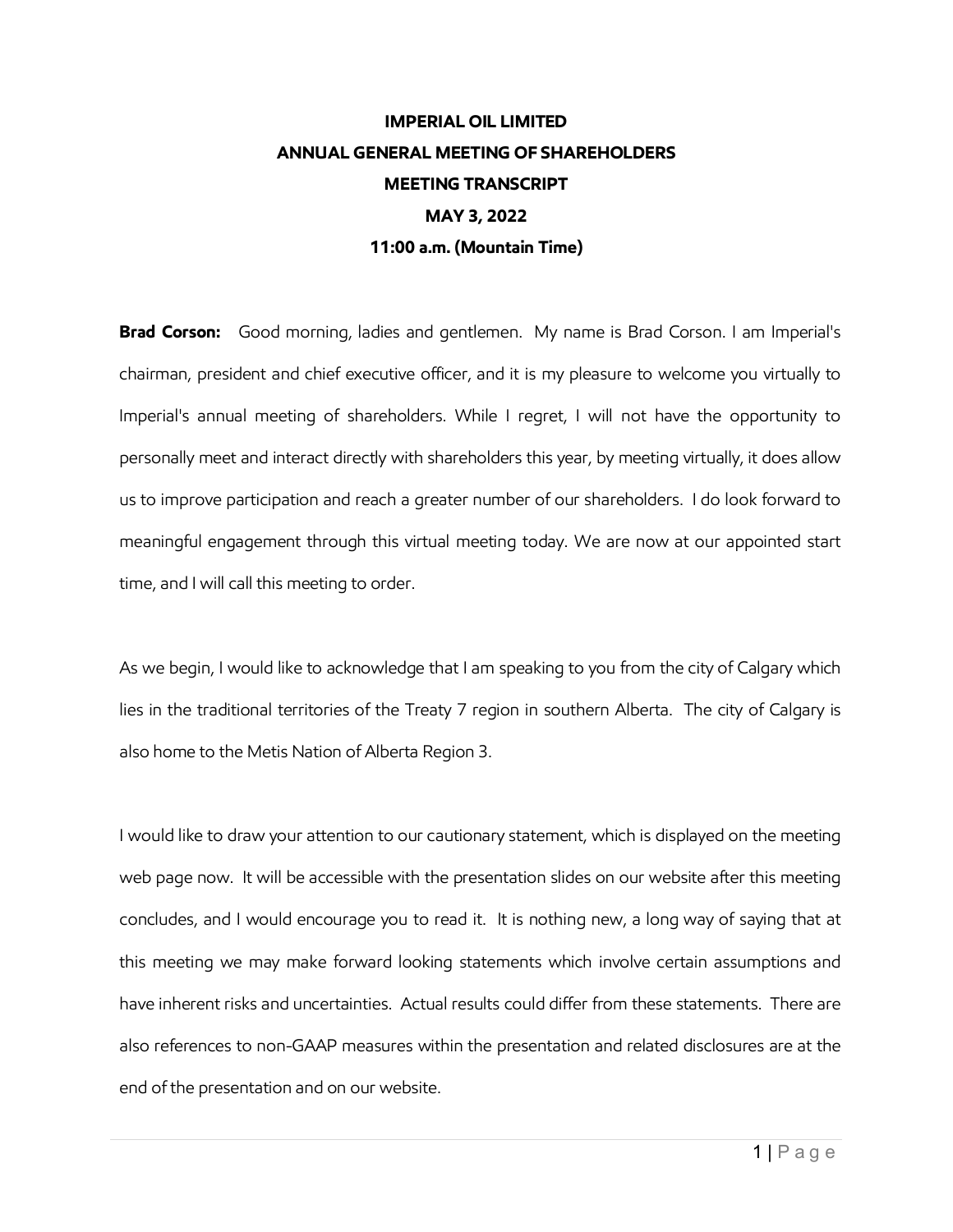As we begin today's meeting, I would like to take a moment to thank the team at Imperial. When I reflect on the past year there has been no shortage of challenges that we continue to see in the daily headlines. Despite the challenges surrounding us, I continue to be impressed and inspired by our employees and contractors across all of our sites, our operations and offices. They find ways every day to not only perform their job safely and create value for us, but to go above and beyond by supporting each other and the communities where we live and work. That is what continues to make me most proud to be a part of the Imperial team. In today's meeting, you'll hear a lot about our finances, our operations, and our progress in the climate space, and none of these successes happen without every one of our employees, contractors and business partners. There is no question that we'll face new challenges in the coming years, but one thing is certain, our workforce will look to turn those challenges into opportunities, so that we can continue to provide products that all Canadians need. I would also like to thank our customers, our suppliers and our community partners, as well as government stakeholders for the support they continue to give Imperial.

And lastly, thanks to all of you who are joining us today for your support and interest in our company. Your collective trust and confidence in Imperial has helped drive our success, and I certainly want to recognize that. Together we've achieved so much in very challenging times. It's inspiring, and I know the best is yet to come. Thank you again for joining us today.

Ian Laing, vice president, general counsel and corporate secretary, will serve as secretary for the meeting. I'll also be calling on Dave Hughes, vice president of investor relations, to facilitate questions from the shareholders during the meeting. Rita Gutierrez-Fernandez and Leanne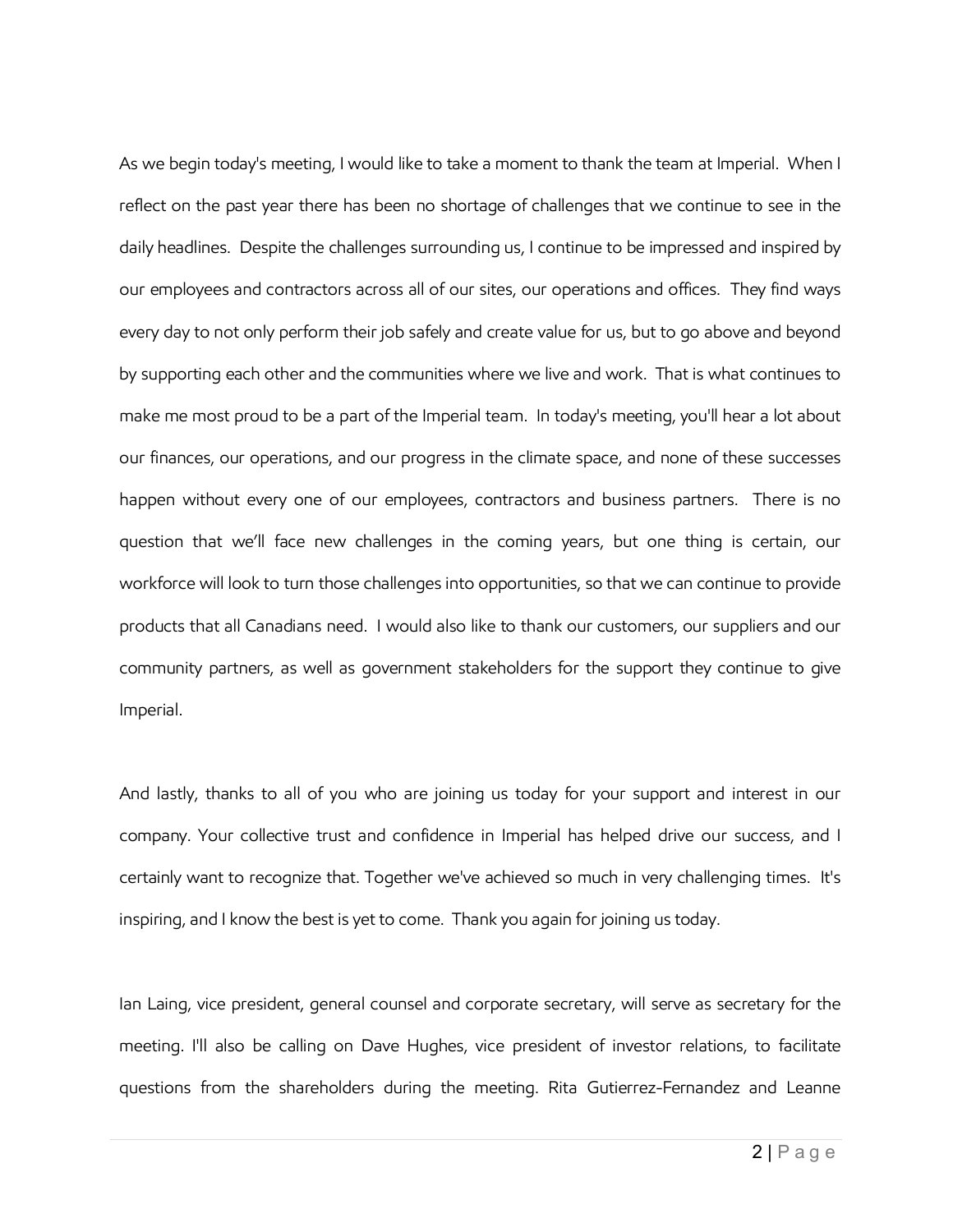Branston, of Broadridge Investor Communications Corporation, will act as scrutineers. All of the nominees for election as director are joining us remotely and the members of Imperial's senior management team are with me here in Calgary. In the unlikely event of a technical disruption before we conclude the business of this meeting, the meeting will be rescheduled within the next 30 days. Now let's get started. Ian, would you please review the voting and question procedures for this virtual meeting.

**Ian Laing:** Today, registered shareholders and duly appointed proxy holders who are attending the meeting have the ability to vote online. For those of you that have already voted in advance of the meeting and do not wish to change your votes you do not need to do anything today.

For those of you that choose to vote at today's meeting, or to change a vote already submitted, the poll will remain open throughout the meeting until the last business item has been put to a vote and the chair of the meeting declares voting to be closed. The meeting resolutions will be displayed on the meeting web page. To register your vote, click on the "Vote here" button on the web portal and follow the instructions. You must click "Submit" following your selection for your vote to be counted. Votes may be changed up to the time that voting is closed. A simple majority is required to approve matters voted on at this meeting, preliminary results will be announced before the conclusion of the meeting and final results will be posted on our website and will appear in our public filings later today.

For registered shareholders and duly appointed proxy holders joining through the Broadridge platform, please note that if you wish to ask a question, click within the "Ask a Question" window found on the lower left portion of the meeting web page. Please type in your name, then type in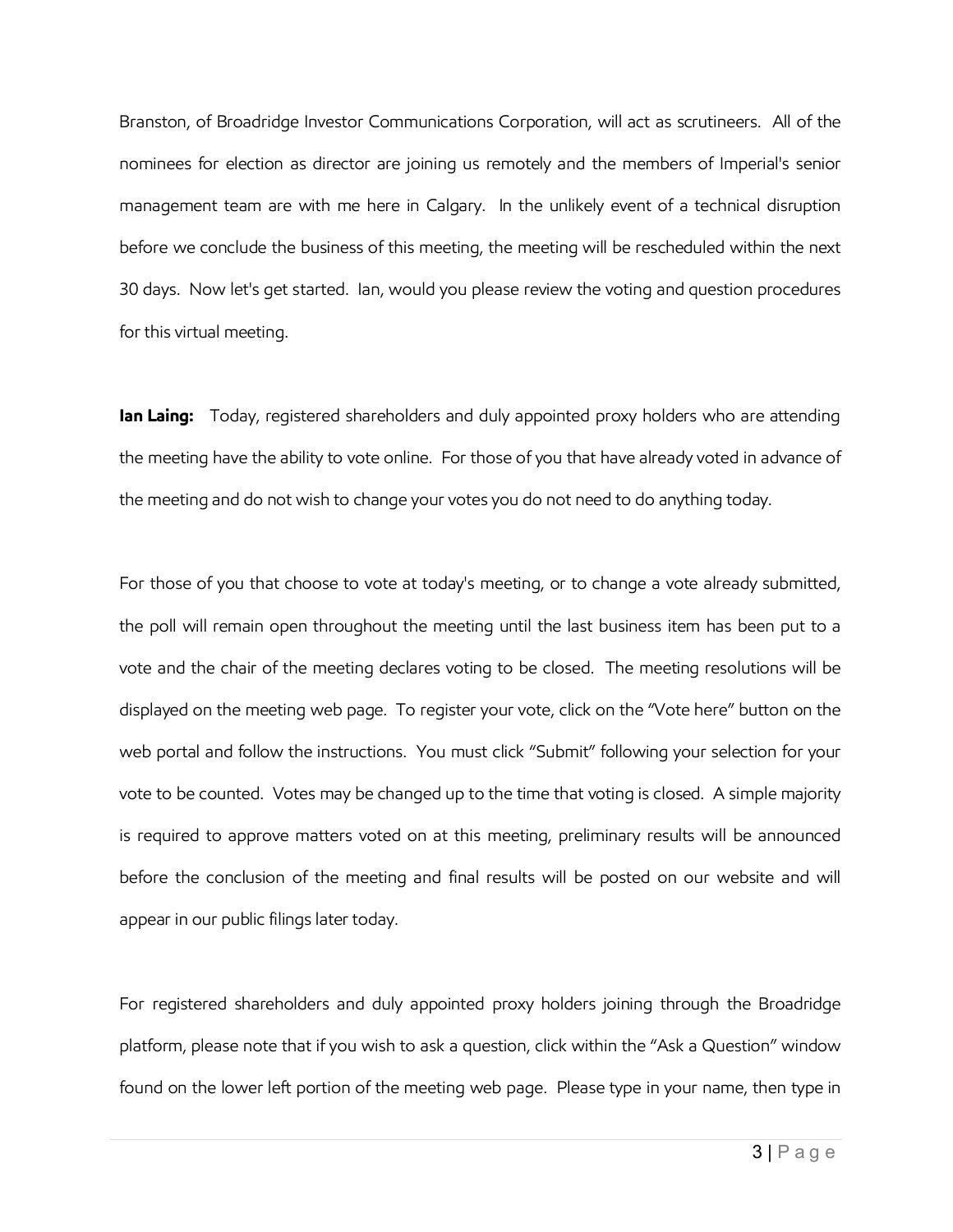your question and press "Submit". As with our in-person meetings, please keep your comments brief and ask one question at a time. I also encourage you to submit your questions as early as possible. Questions related to items of business will be addressed immediately before each item is put to a vote and questions of a general nature will be addressed during the question period after the chairman's remarks. Please refer to the meeting agenda and rules of conduct document for the meeting for more details on the question period.

**Brad Corson:** Thank you, Ian. Now, what is our first item of business?

**Ian Laing:** First item of business deals with the constitution of the meeting. Mr. Chairman, I can advise that a notice of the annual meeting of shareholders form of proxy, management proxy circular and the financial statements, including the auditor's report were all made available to registered shareholders, to the directors and to the auditors. I can also advise that a quorum for this meeting is present.

**Brad Corson:** Thank you, Ian. Since a quorum is present, I declare the meeting to be properly constituted to transact business as an annual meeting of shareholders of Imperial Oil Limited. To facilitate proceedings since the meeting is conducted in a virtual only format this year, I have asked Ian Laing who is also a shareholder, to move all motions. I will call on him at the appropriate time.

The first item of business at today's meeting is the election of directors. Before I call for nominations for directors, I would like to make a few comments on corporate governance. Good governance is critical to our competitiveness and stewards are accountability to you, our shareholders. We continually review our processes, our practices and structures, monitoring for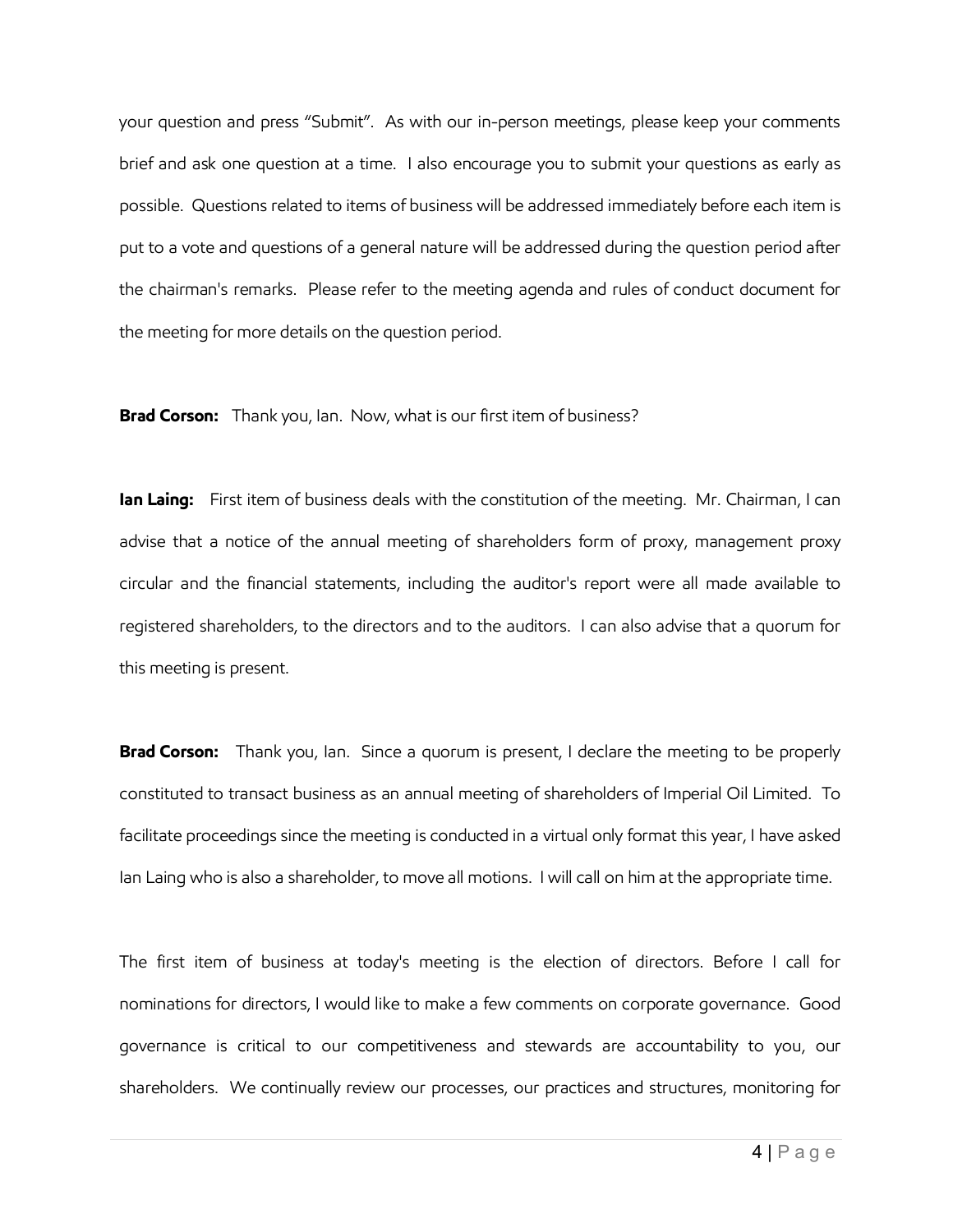changes to maintain compliance. But more importantly ensuring that we are applying the right overarching framework for our company. The board of directors is responsible for setting organizational direction and developing strong governance policies. Directors are nominated based on individual qualifications and overall make-up of the board.

Imperial's directors offer a wide range of skills, diversity and experience, with five out of the seven nominees today independent from the company. Coupled with non-independent representation from ExxonMobil, Imperial's majority shareholder, the depth and breadth of the board offers a balanced approach to effective oversight. Further to composition, the board has five committees, each chaired by a different independent director to help carry out its duties. This allows our directors to work on key issues in greater detail and better execute the board's responsibility with respect to specific areas. For example, the public policy and corporate responsibility committee is critical to the work the company is doing to address the risks of climate change. This includes overseeing the company's key sustainability initiatives, such as the unprecedented Oil Sands Pathways to Net Zero alliance and projects focused on emissions reductions that will help us achieve our greenhouse gas emissions intensity reduction goals.

From a governance perspective, the board evaluates climate change risk in the context of enterprise risk and is fully committed to supporting the company's pursuit of a strategy that is resilient to a wide range of potential pathways for society's energy transition. All while growing value for you, our shareholders. To facilitate strategic leadership, Imperial provides the board comprehensive and frequent information regarding relevant and emerging issues as well as company operations. And finally, compensation for independent directors is competitive and aligns the long-term financial interests of the board with those of our shareholders. To say the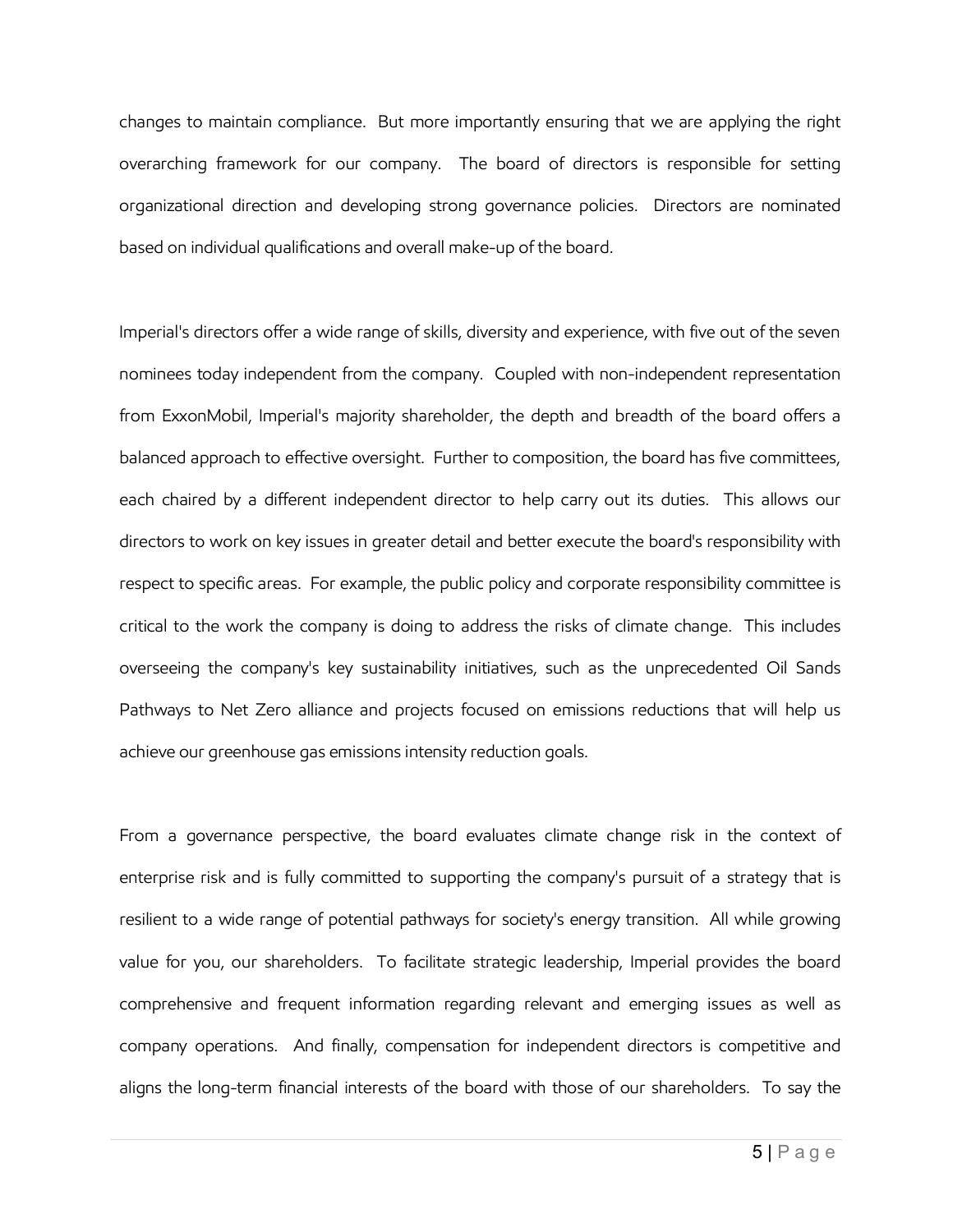least, Imperial is committed to high corporate governance standards and best practices. This is reflected in our board of directors. With that, let's move to the first item of business, the nomination and election of directors. All of the seven nominees are with us at this virtual meeting today. All of the nominees are standing for re-election as directors. Ian, may I please have the nominations for directors for the ensuing year?

## **Ian Laing:** The nominees for directors are:

David Cornhill. Mr. Cornhill is a corporate director.

Bradley Corson. Mr. Corson is the company's chairman, president and chief executive officer.

Matthew Crocker. Mr. Crocker is senior vice president, strategy and business development at

ExxonMobil low carbon solutions, a division of ExxonMobil Corporation.

Krystyna Hoeg. Ms. Hoeg is a corporate director.

Miranda Hubbs. Ms. Hubbs is a corporate director.

Jack Mintz. Dr. Mintz is the president's fellow at the University of Calgary, School of Public Policy, and a corporate director.

And David Sutherland. Mr. Sutherland is a corporate director.

**Brad Corson:** Thank you, Ian. Are there any questions from participants regarding the nominations?

**Ian Laing:** No, there are no questions from participants.

**Brad Corson:** As there is no further discussion, I declare the nominations closed. May I please have the motion to elect the nominated candidates as directors of the company?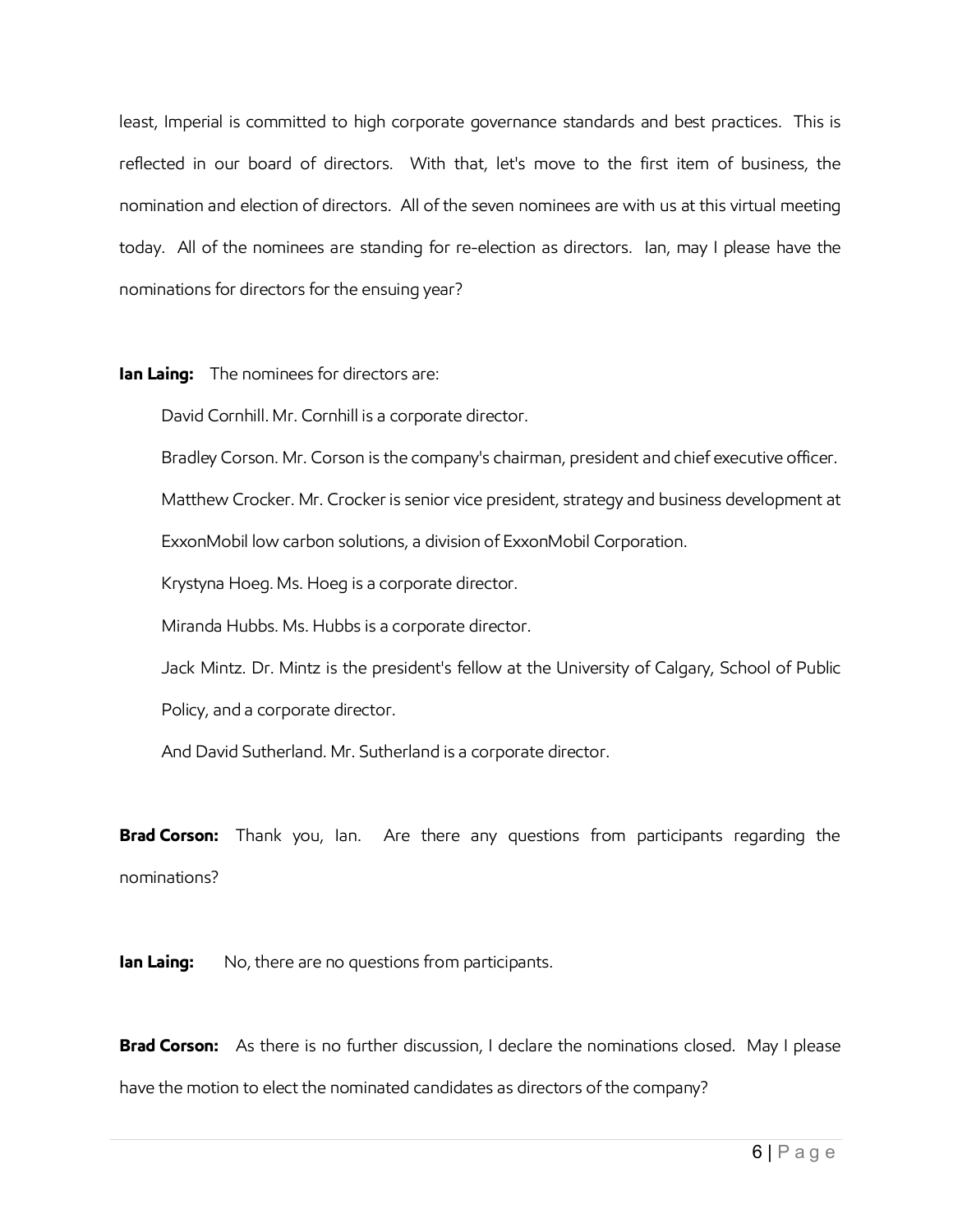**Ian Laing:** I move that the candidates nominated as directors be elected directors of Imperial Oil Limited to hold office until the close of the next annual meeting.

**Brad Corson:** Thank you. I will now proceed with the vote. I will pause here to allow participants to register their votes. Thank you. The results of the resolution will be disclosed following the completion of the remaining business of the meeting once the ballots have been tabulated. The next motion is the appointment of the auditor. Ian, will you please read the motion regarding the reappointment of PricewaterhouseCoopers as auditor of the company?

**Ian Laing:** Mr. Chairman, the motion is that PricewaterhouseCoopers chartered accountants be re-appointed auditors of Imperial Oil Limited to hold office until the close of the next annual meeting.

**Brad Corson:** Thank you, Ian. Are there any questions from participants on the appointment of the auditor?

**Ian Laing:** No. We have not received any questions from participants.

**Brad Corson:** Thank you. We will now proceed with the vote. I will pause here for a moment to allow participants to register their votes. Thank you.

The next item of business is a shareholder proposal that has been submitted for consideration at this annual meeting. There was one shareholder proposal submitted this year, and the proposal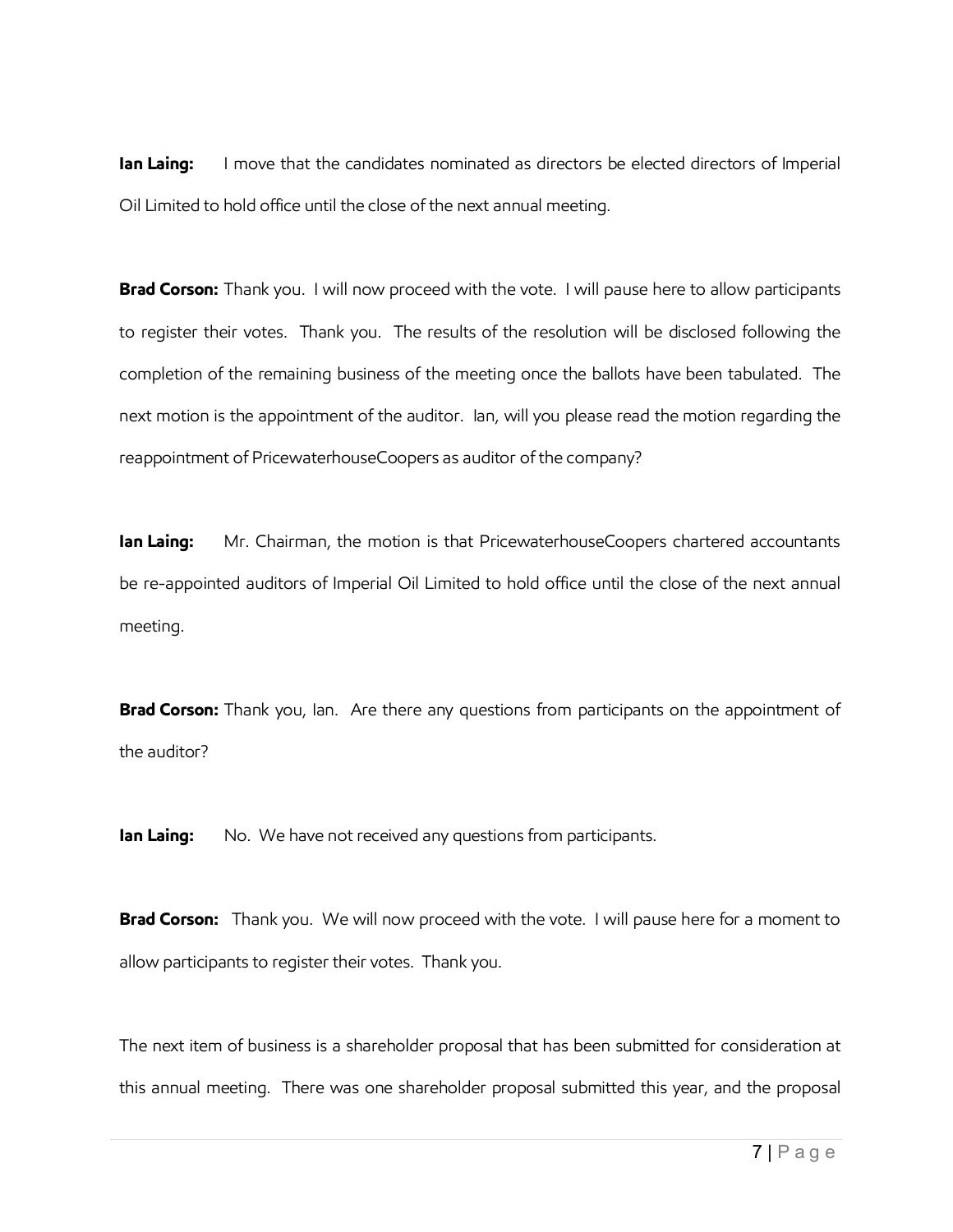and related supporting statements is set out in Appendix B of the management proxy circular. This is also where you will find the board's recommendation to vote against the proposal and the reasoning for the recommendation.

For the shareholder proposal, we have Francois Meloche on the line, who is a proxy holder for Bâtirente and will speak to the proposal and provide the motion, afterwards, I will set out the reasons why the directors of Imperial have recommended that shareholders vote against this proposal and then invite other shareholders or proxy holders to comment. We will be reporting the voting results of this proposal closer to the end of the meeting. For transparency for our minority shareholders, we will report the results on the basis of all shareholder votes, as well as on the basis of only publicly traded votes, excluding ExxonMobil. I will ask Ian to read the motion.

**Ian Laing:** Mr. Chairman, the shareholder proposal was submitted by Bâtirente and is set out on page 102 of the management proxy circular.

The motion is:

RESOLVED: Shareholders request that Imperial Oil adopt a policy to cease capital expenditures in exploration and development of new oil and gas fields in order to align its business strategy to a net zero emissions by 2050 pathway, as described in the International Energy Agency Net zero Emissions by 2050 scenario.

**Brad Corson:** Thank you, Ian. We will now turn to Bâtirente to move the proposal. Operator, can you open the line for Mr. Francois Meloche to address the meeting?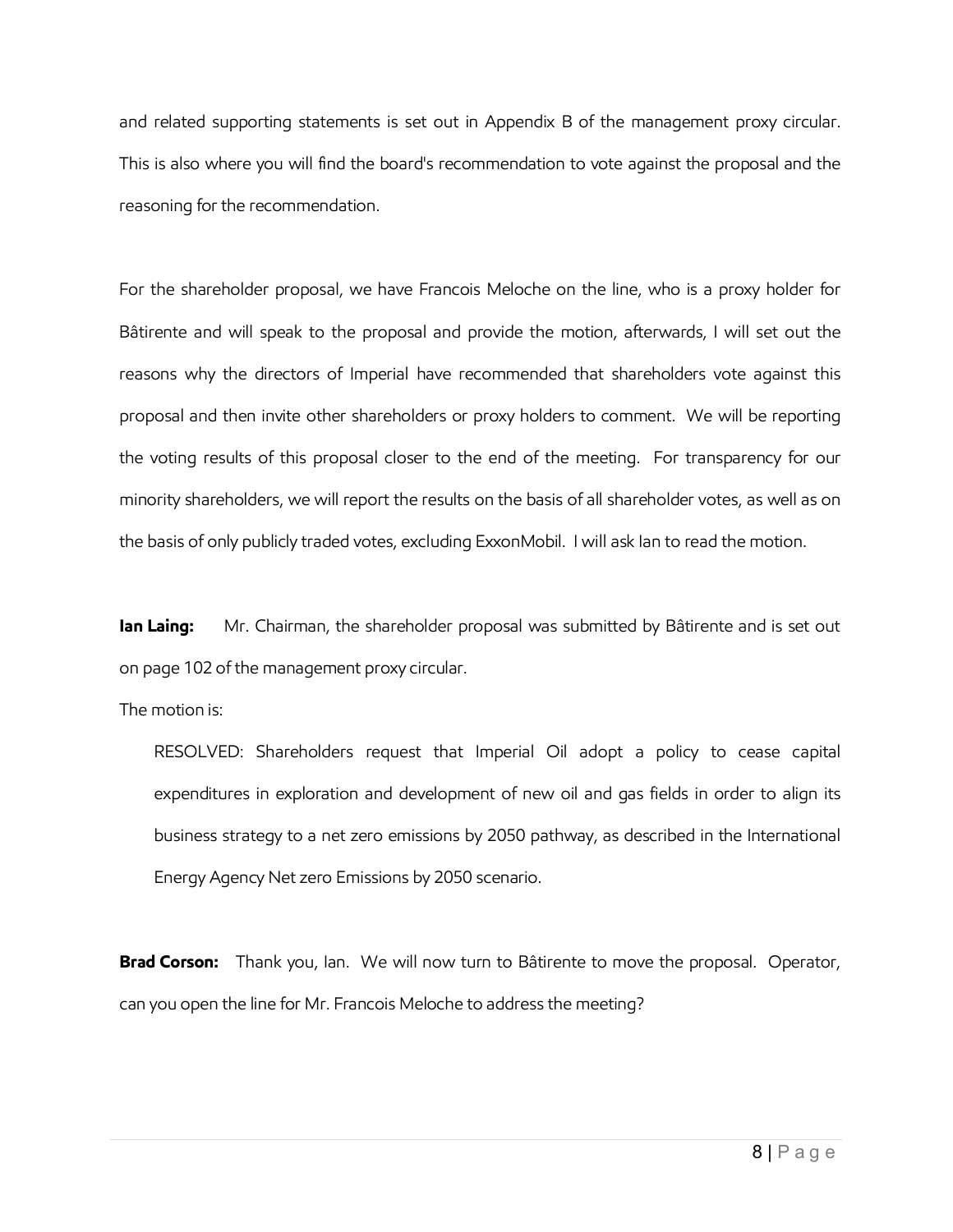**Francois Meloche:** Hello. My name is Francois Meloche. I work with Aequo and we hold the proxy for Bâtirente. Bâtirente is a pension fund based in Montreal, which holds 21,000 shares of Imperial Oil. I'll be very brief. The proposal we are submitting today recommends that Imperial Oil begins winding down capital expenditures in exploration and development of new oil and gas fields, and in so doing, the company would adapt its strategy to be consistent with a long-term pathway to net zero emissions. As you know, reaching net zero emission has become the goal of many governments, companies, banks and investors around the world in order to keep the global climate to a safe level. The International Energy Agency crafted a scenario specifically looking at the future energy demand to get us to net zero emissions by 2050. This scenario presents an orderly energy transition in which there is such a rapid drop in oil and gas natural demand that there's no need for new fossil fuel exploration and development of new fields.

So let me be clear, the spirit of the proposal is not for a company to stop growing, rather, it's the aim is really to adopt a prudent approach in light of significant uncertainties about future oil and gas demand and also to align with where we need to go globally regarding climate change. For instance, our proposal would not affect the expansion of existing fields at Cold Lake and Kearl operations, nor would it impact downstream in any way. On the other hand, new projects such as Aspen may not be aligned with the IEA net zero scenario. So, despite the recent surge in demand for crude, the long-term fundamentals remain strong for the energy transition. Climate policies and carbon prices are increasingly being adopted around the world, and technologies are becoming – clean technologies are becoming more and more competitive. Even the boycott of Russian commodities may ultimately accelerate global efforts to reduce reliance on oil and gas.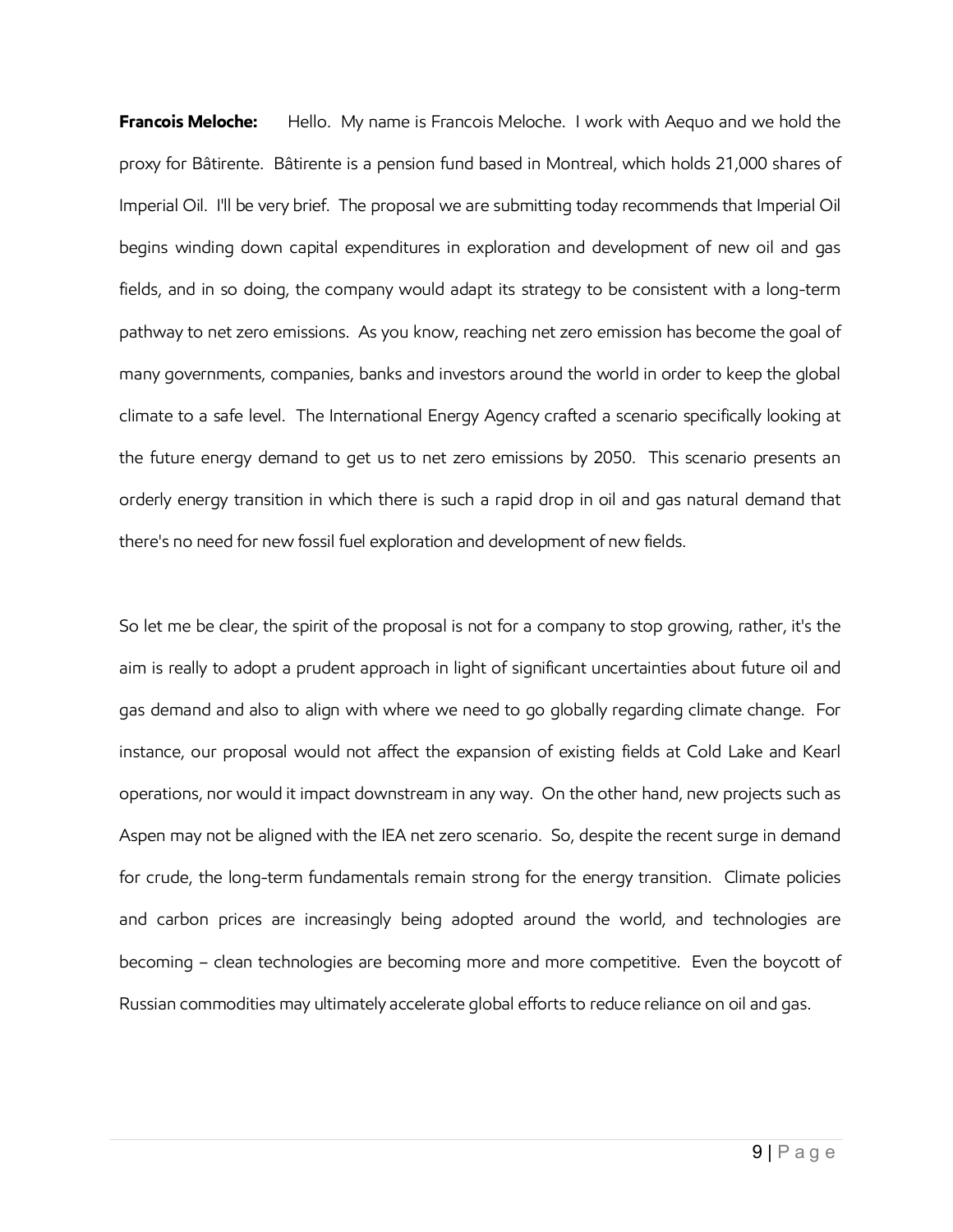So, in closing, it's our view that a policy seeking to begin to cease oil and gas exploration should be part of any transition strategy for oil and gas companies as the world moves to a low carbon economy. So, thank you. And I encourage you to vote in favor of the proposal. Thank you very much.

**Brad Corson:** Thank you, Mr. Meloche. I take the motion as moved. You've heard the motion made and before calling for a vote on the motion, as chairman. I would inform you that the directors of the company recommend that you vote against this proposal. The reasons for this position are explained in the management proxy circular, however, let me summarize the board's point of view on this topic.

A successful energy transition requires affordable, accessible and reliable energy, or it risks disrupting global energy security. We don't need to look any further than the past few months and the war in Ukraine to recognize the global importance of energy security. According to the IEA, there is not enough investment to meet the world's future energy needs, and the rate of natural decline from producing fields would suggest substantial new investments are required in both oil and natural gas capacity. While the shift to lower carbon sources is anticipated, all scenarios under the Paris Agreement still predict that oil and gas will remain an essential component of the energy mix.

This presents a distinct opportunity for Canadian energy to support society's net zero emissions goals. Canada excels in global ratings for environmental, social and governance, with top performance across a full spectrum of factors from environmental policy, to social progress, political stability, regulatory oversight and corporate governance. Further Canadian oil sands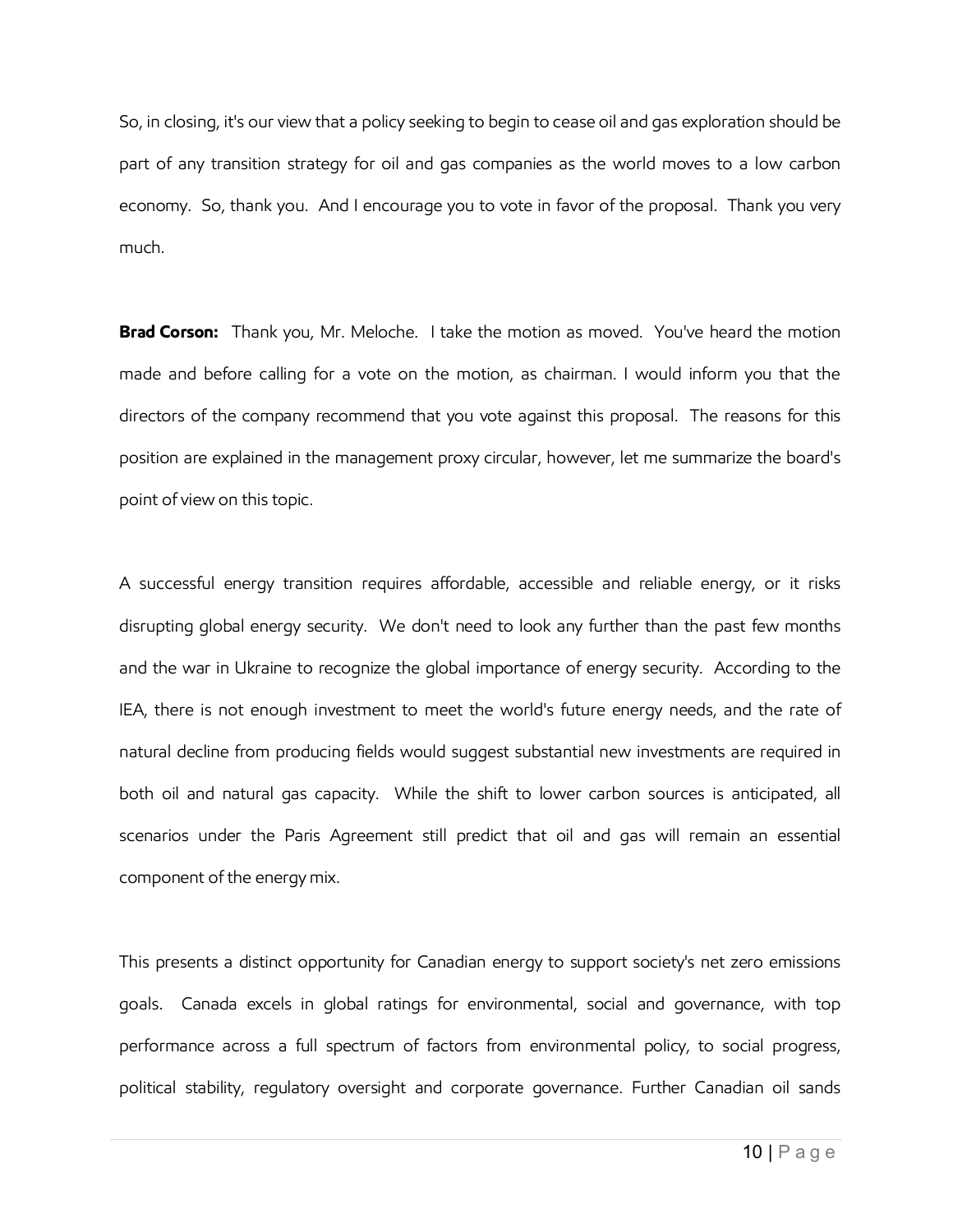companies, have demonstrated strong ESG track records, clear technology pathways to net zero, and an inherently low-decline, low-sustaining cost structure.

As one of Canada's largest integrated oil companies, Imperial is committed to investing in responsible exploration and development as a core part of our business. We recognize the effects of climate change and support the Paris Agreement and Canada's ambition to achieve net zero emissions by 2050. The company has announced a goal to achieve net zero emissions for Scope 1 and Scope 2 for our operated oil sands by 2050. We are also a founding member of the Oil Sands Pathways to Net Zero alliance, with the goal to work with the Government of Canada and the Government of Alberta to achieve net zero Scope 1 and 2 emissions from oil sands operations by 2050, to help Canada meet its climates goals.

In the interim, Imperial remains on track to meet our previous greenhouse gas emissions intensity goal of a 10% reduction for operated oil sands facilities by the end of 2023, compared to 2016 levels, and we've also recently announced plans to increase this reduction to a 30% reduction by 2030.

We are confident in our ability to continue to remain an industry leader and generate value for shareholders in the evolving global energy landscape. Responsible exploration and development will be key to achieving these objectives. Therefore, we recommend voting against this proposal. Are there any questions from participants on the shareholder proposal?

**Ian Laing:** No, we have not received any questions from participants.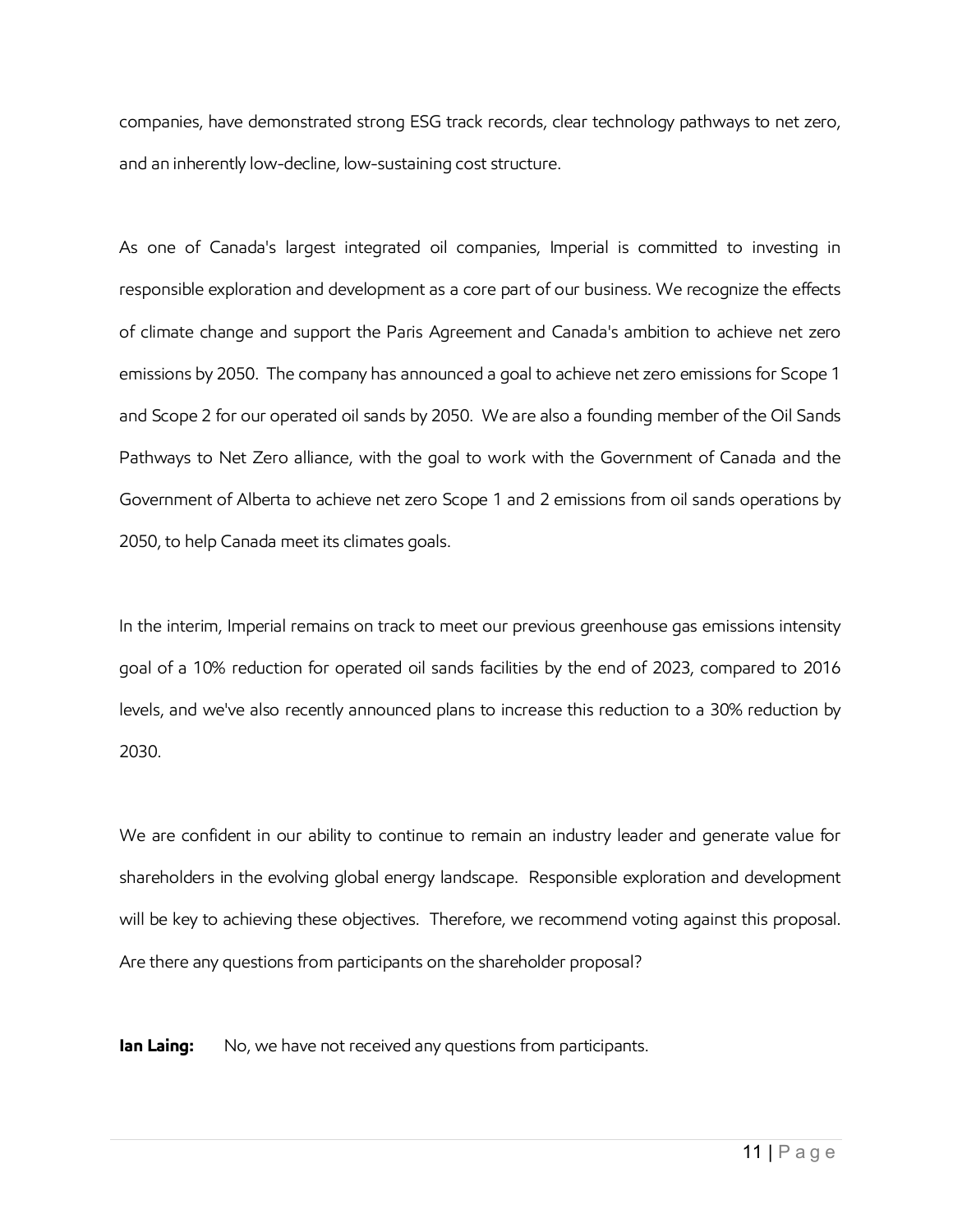**Brad Corson:** The directors recommend that the shareholders vote against this proposal. We will now proceed with a vote on the shareholder proposal. I will pause here for a moment to allow participants to register their votes. Thank you.

That concludes the formal business of the meeting, and I declare the polls to be closed. The results of the voting of each resolution will be disclosed after the tabulation of the ballots, before the conclusion of this meeting.

We have now come to the point in the meeting where I will spend a few minutes to provide an update on the company. I'll start by offering some thoughts about the past year, then move on to provide an update on our continued focus on sustainability, followed by an update on the operational performance of our key business units, and then wrap up with a quick look at our financial performance and winning strategy.

I'm going to open my remarks by offering a reflection on the past year, and it would be hard to do that without talking about the pandemic. 2021 continued to be a challenging year from a pandemic perspective, but we did see a significant recovery in commodity prices and product demands, as restrictions began to ease, in conjunction with higher rates of vaccination, and as society continued to adapt to our new normal. And the actions we started taking in 2020, which I spoke to you about last year, things such as reducing our cost structure, improving our reliability and progressing high return brownfield projects, continue to serve us well through 2021. We were, and remain, well positioned to take advantage of the ongoing recovery.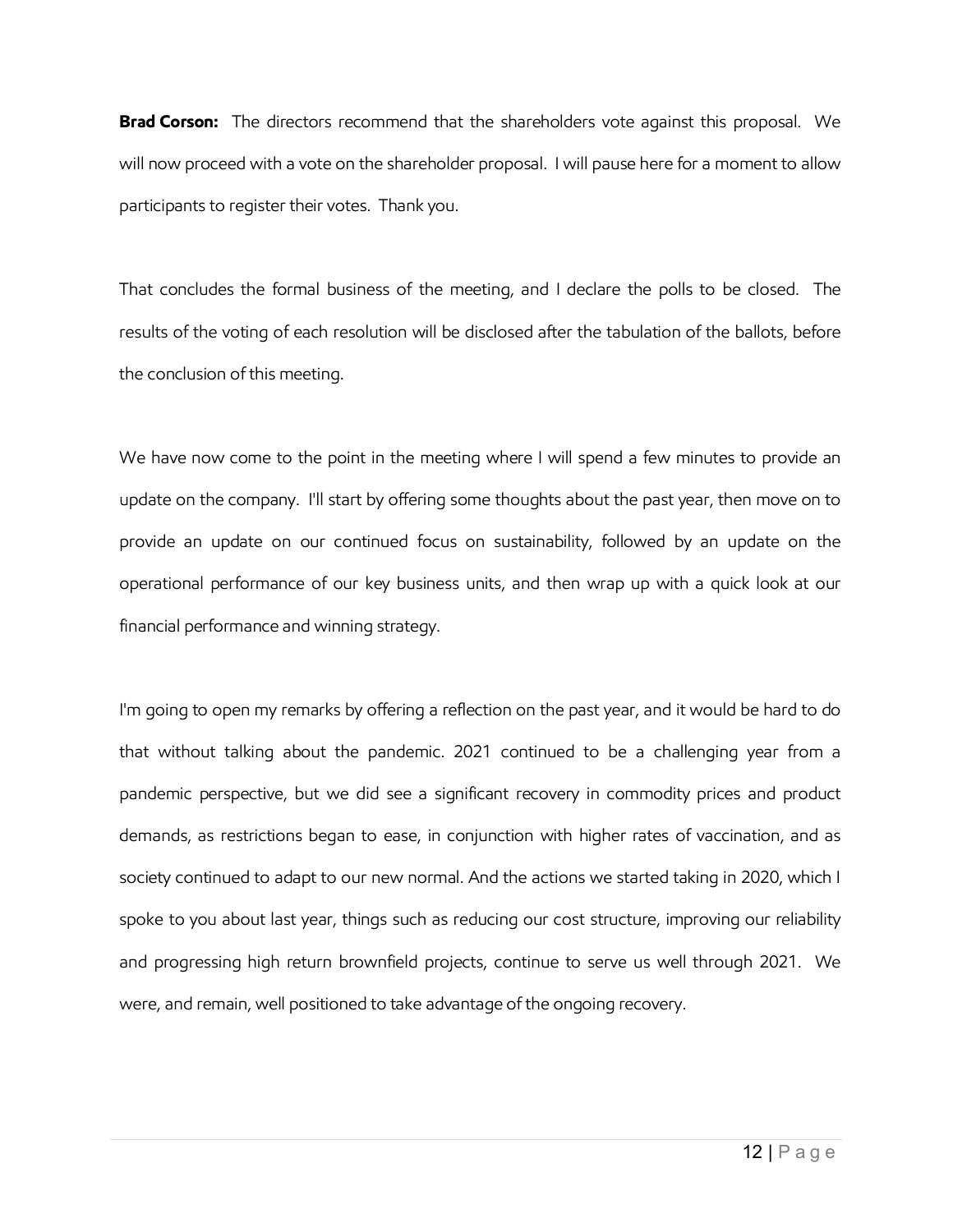2021 was a year of strong operational performance and was nothing short of outstanding. We delivered the highest upstream production on record, including setting a number of records at our Kearl asset and our downstream delivered strong utilization and product sales. And our chemicals business also delivered exceptional results, achieving its highest full year earnings in over 30 years, all underpinned by our focus on safe and reliable operations.

Our outstanding operational performance, coupled with cost efficiencies in excess of \$1 billion, excluding energy and volume growth, as compared to 2019, recovering demands and a strong commodity price environment, committed to drive outstanding financial performance in 2021 as well. Generated cash flow from operations of around \$5.5 billion with free cash flow of around \$4.5 billion.

So, what does that mean for you, our shareholders? It means we were able to return an all-time high of nearly \$3 billion to you via dividends and share buybacks, while still growing our cash balance significantly. In April of 2021, we announced a dividend increase of 23%, which at that time was the largest dividend increase in our history. I say 'was the largest', because on February 1st of this year, we announced a 26% dividend increase, making that the largest in our history.

And we also made some exciting announcements on the sustainability front. 2021 saw the launch of the Oil Sands Pathways to Net Zero alliance. Imperial is proud to be a founding member of this unprecedented industry alliance that is committed to working with our federal and provincial government counterparts, with a goal to achieve net zero greenhouse gas emissions from oil sands operations by 2050.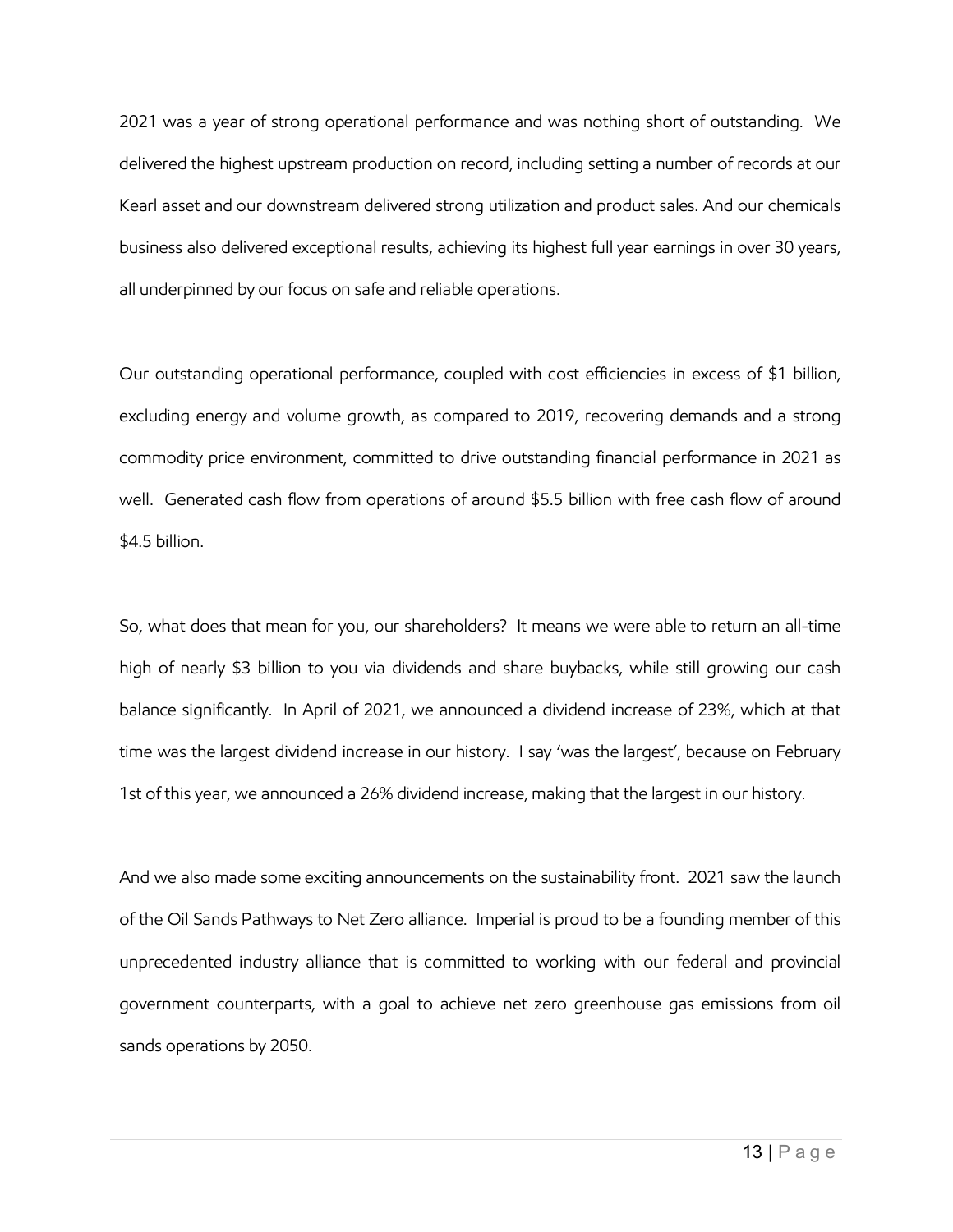We also made two significant sustainability-related announcements specific to Imperial in the past year. First, we announced our intention to invest in a world-class renewable diesel manufacturing facility at our Strathcona refinery, providing Canada with a large new domestic source of clean fuel to help reduce Scope 3 emissions. And second, we announced a new greenhouse gas intensity reduction target of 30% by 2030 versus 2016.

So, what a year 2021 was, and one that I am very proud of, the numerous accomplishments of 2021 have positioned us well to continue delivering strong results in 2022.

As you are aware, safety has always been a core value at Imperial. We believe that our success has to be underpinned by an unwavering focus on safety and we have long been and continue to be the industry leader in this area, something I am very proud of.

2021 continued to present particular challenges due to the pandemic. The health and safety of our workforce is paramount. And the robust processes we put in place, initially in 2020, allowed us to successfully respond to the changing conditions and ensured the continued well-being of our workforce, while minimizing disruption to our operations. This focus was, and is a key part, of our continued strong personnel and process safety performance.

Technology continues to play a big role as a large portion of our workforce continue to work from home last year. And in cases where our people needed to be on site, such as at our operating sites, protocols such as rapid testing and enhanced cleaning and health screening helped keep everyone safe.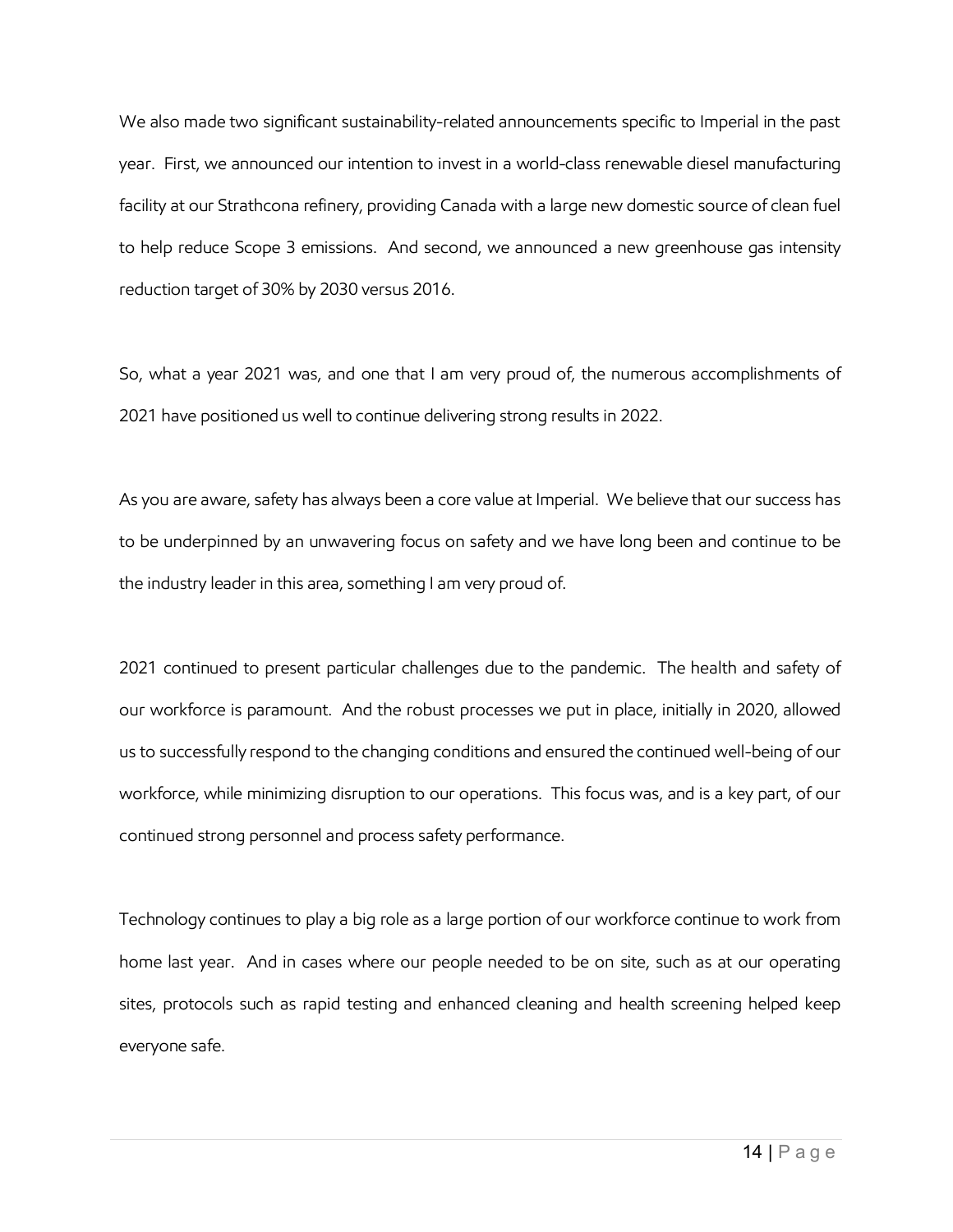We also continue to support the communities in which we operate through \$2.5 million in fuel donations to health care workers, contributions of \$200,000 to the Canadian Mental Health Association, and \$100,000 towards vaccine hesitancy research, as well as our employee volunteer matching program, which resulted in an additional \$500,000 donated to 830 organizations across our operating areas. And while we are certainly encouraged about the improvements we've seen in the pandemic situation, we continue to monitor things and adapt as the situation changes and evolves.

Now I'd like to take a few minutes to talk about our sustainability efforts. While our sustainability report provides significant detail about our efforts here, I would like to highlight the four strategic areas we are focusing on - climate, land and water, indigenous reconciliation and people.

So, let's start with climate, and perhaps more specifically, greenhouse gas emissions. As a company, we are putting a priority on reducing our greenhouse gas emissions intensity, and as part of those efforts, we are proud to be a founding member of the Pathways to Net Zero alliance. This alliance is unprecedented, six companies comprising 95% of Canadian oil sands production, are working together to get greenhouse gas emissions to net zero by 2050 for the oil sands operations. In addition, Imperial has made a further commitment to reduce our greenhouse gas intensity by 30% by 2030 versus 2016. These are just a few examples of our focus and commitment on being a part of the energy transition.

I would also like to highlight our ongoing commitment towards environmental performance, particularly around protecting our water resources and biodiversity. While we are fortunate that Canada has some of the most plentiful water resources anywhere in the world, it's important that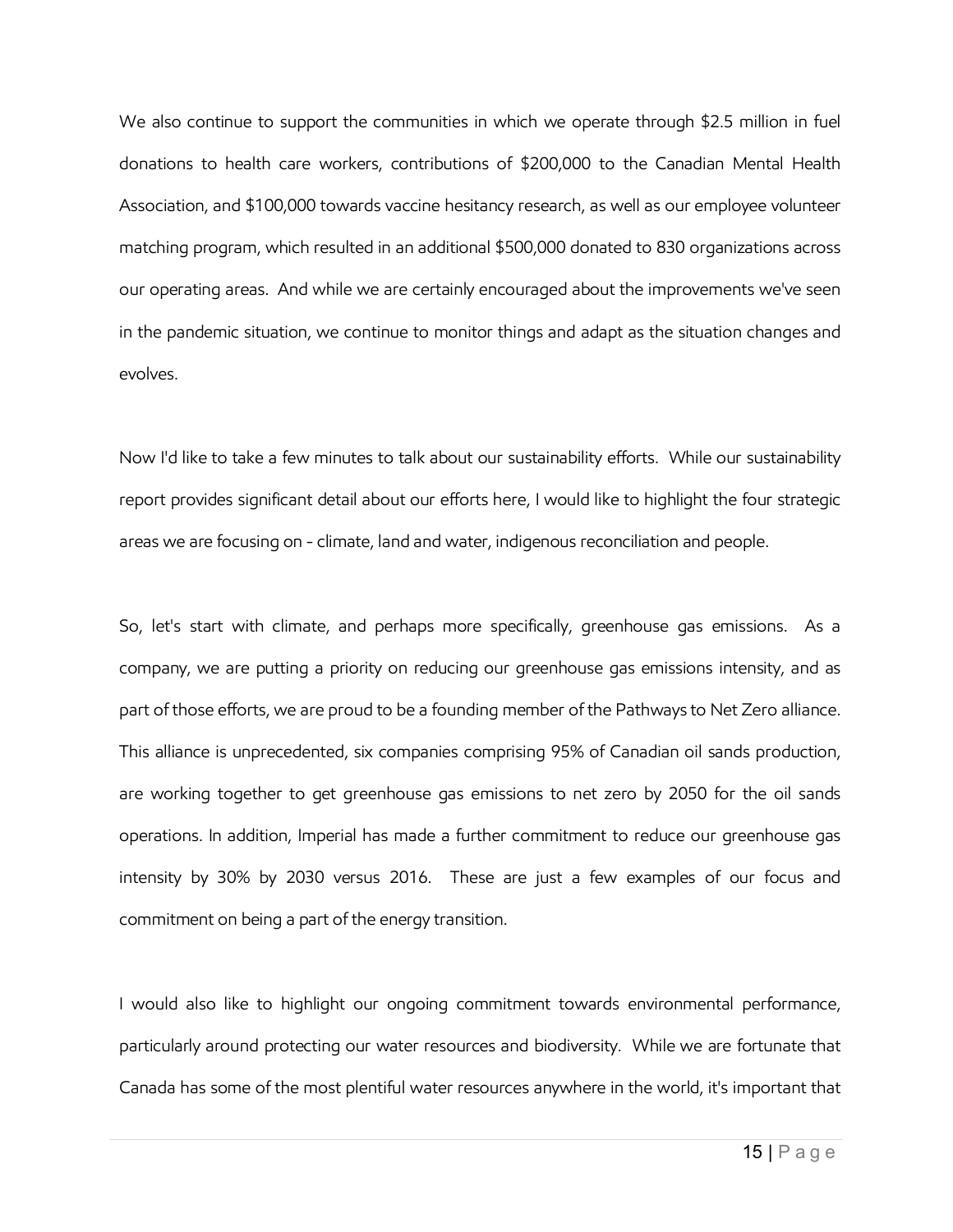we continue to do our best to protect those resources. We also strive to preserve the biodiversity in all the areas where we operate.

Indigenous reconciliation is also a key area of focus. It is in all of our best interests to work with our indigenous partners to create economic benefits for them and for the long term. This is critical to the ongoing success of both our business and the communities in which we operate.

Imperial has been around for more than 140 years, and we wouldn't be where we are today without our people. I recall at last year's AGM I was reflecting on Imperial celebrating our 140th anniversary and I commented at that time on the incredible creativity and determination our people have shown over the last 140 years and it is those people who have shaped the company we are here talking about today. And now, after my second full year on the job, I am even more convinced of this fact, but in order to make sure we continue to attract and retain the best people and they continue to perform at such a high level, we need to ensure we are providing an inclusive and diverse workplace where everybody feels that their opinions and ideas are valued and respected. And if you can create an environment where people can bring their best selves to work every single day, we know that we are going to be able to empower our workforce to create solutions for the challenges of today and the opportunities for tomorrow.

Now I'd like to take a moment to talk more about what we are focusing on in our journey towards a lower carbon future. We have a lot on the go in support of our efforts to reduce emissions in our operations as well as for our customers. First, I want to mention again the Oil Sands Pathways to Net Zero alliance. As we announced last June, Imperial is very proud to be one of the five founding members of this unprecedented alliance, which is committed to working together along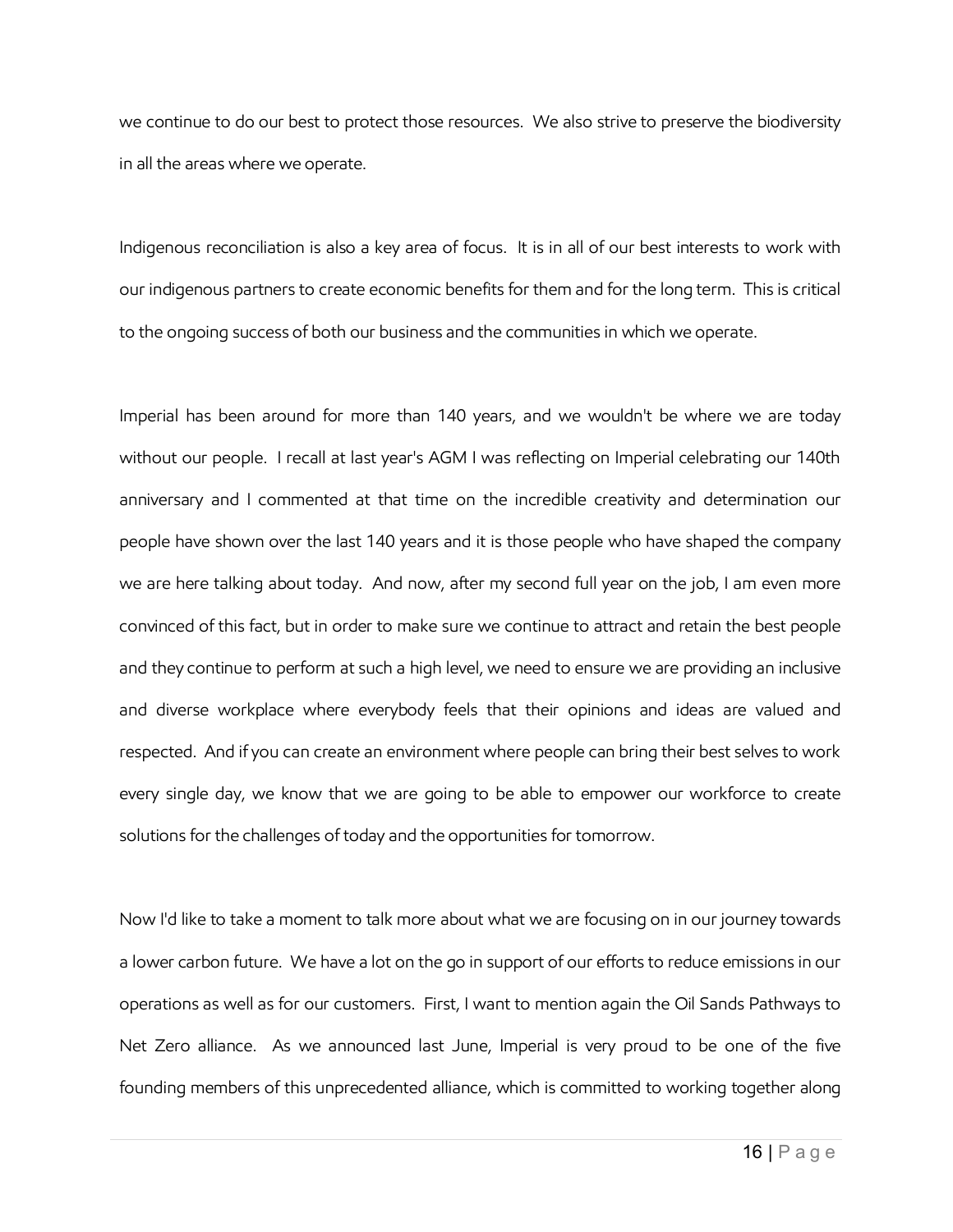with our federal and provincial government counterparts with a goal to achieve net zero greenhouse gas emissions from oil sands operations by 2050.

I'd also like to highlight the plans we announced to construct a renewable diesel manufacturing facility at our Strathcona refinery. This facility will be world class with a capability to produce 20,000 barrels per day of renewable diesel from locally sourced feedstocks. We are really excited about this opportunity, not just because of its potential to reduce greenhouse gas emissions by up to 3 million tons per year, but also because of its potential to deliver shareholder value by lowering the cost and complexity of the renewable diesel supply chain.

In January of this year, we also announced that updated greenhouse gas intensity reduction target. We have committed to reduce our greenhouse gas intensity by 30% by 2030 versus 2016. The right-hand side of this chart highlights some of the initiatives that we are pursuing to achieve this reduction. I don't plan on going through each of these items, but I wanted to leave you with the following: There are numerous pathways that can become part of this effort, and these opportunities can help not only reduce our own emissions, but the emissions of our customers as well. Many opportunities are being deployed now, while others present potential further into the future. Any successful pathway to meaningful emissions reduction will require a large suite of technologies and initiatives.

So hopefully you can see from what I've just described that we have a series of opportunities to help us on our journey. We approach these opportunities with measurable objectives and very specific plans to be able to achieve them. And always with an eye to generating value for our shareholders.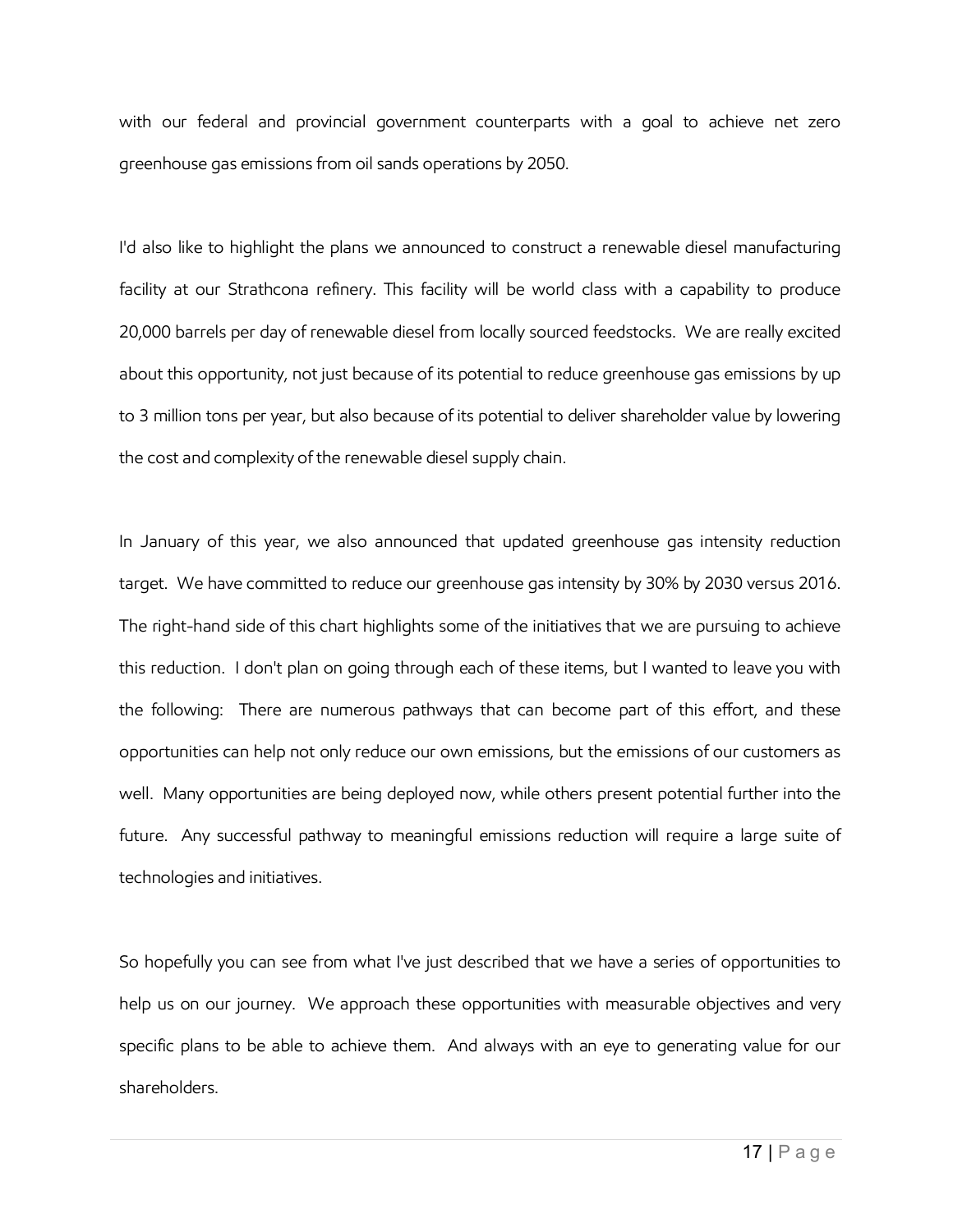I now like to talk about our key business lines. 2021 was a very strong year for our business overall and certainly the upstream played a significant role. If you look at the table on the left, you can see trends we've highlighted. The comparison is shown versus 2019, as this is a more normal year versus the unusual pandemic impacts we saw in 2020.

First of all, you can see we raised production by 8% or over 30,000 oil equivalent barrels per day, which resulted in a record production year for the upstream. And while our total cash costs in absolute dollars were up around 5% in 2021 when compared to 2019, our unit costs were down 3%. But it's also worth noting, that this reduction is in spite of increasing energy supply costs, which are largely outside of our control. If we remove the energy cost impacts, our costs were actually down 10%.

And finally, you can see on the table that our greenhouse gas intensity fell by about 12% in 2021. This was in part driven by the focus we have been putting on progressing projects that reduce our greenhouse gas intensity, as well as driving returns for our shareholders, projects such as LASER at our Mahkeses Plant in Cold Lake, and the Kearl boiler flue gas project. Because of efforts like this, we remain on track with our intensity reduction targets and with this progress we are well on our way to achieving our 2030 targets.

A large part of our strong upstream performance is due to the outstanding performance at our Kearl asset. The chart on the left shows the progress we have made growing our production at Kearl, and in 2021, Kearl produced 263,000 barrels per day, which was more than 40,000 barrels per day higher than 2020 and set an all-time high annual production record. This included setting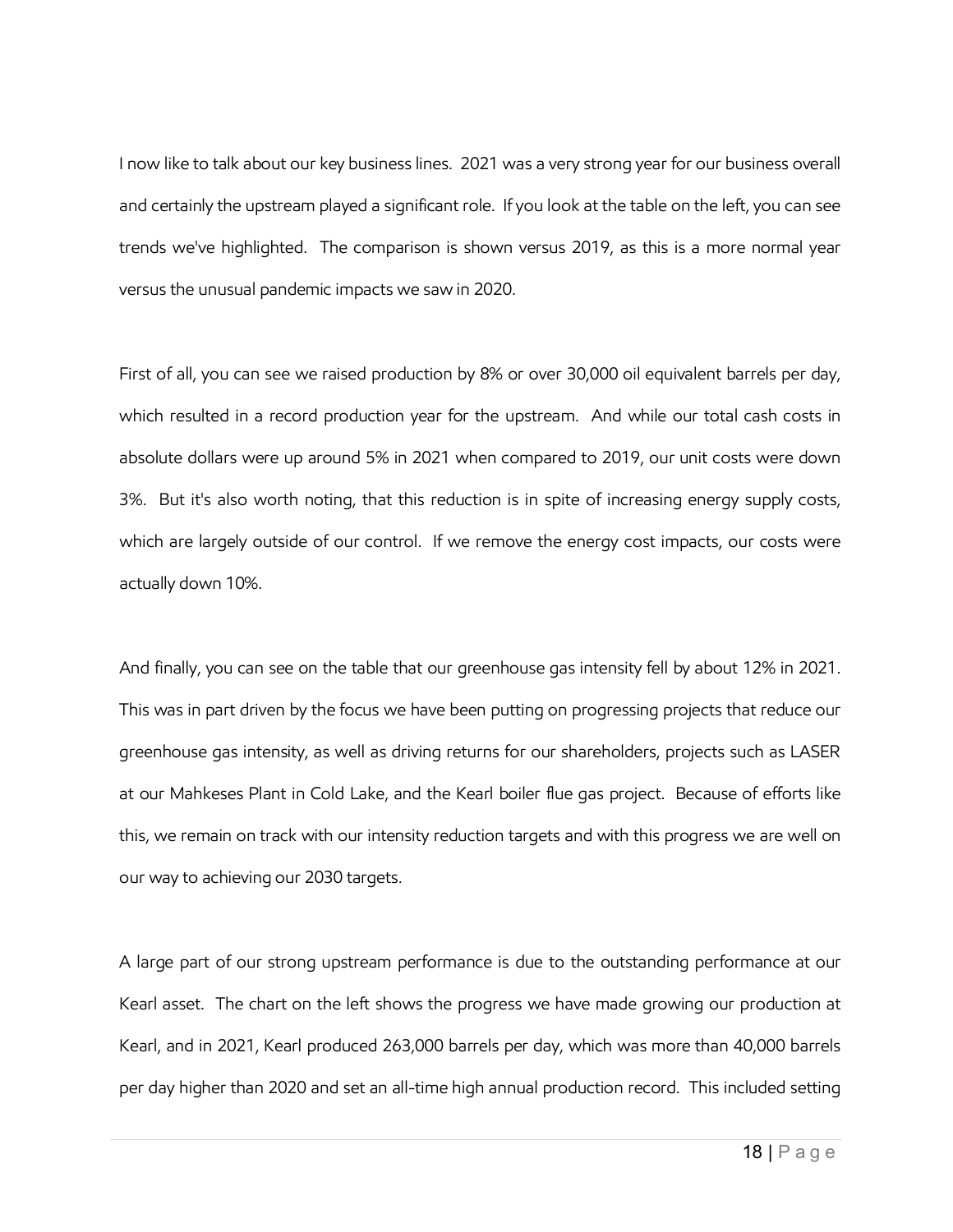monthly production records last year in nine out of 12 months. This is nothing short of outstanding.

And looking forward at the Kearl journey, our plans are to increase production to 280,000 barrels per day by 2024, a year earlier than our prior outlook. We have already taken steps to get there by moving to a single turnaround per year and expect to get the rest of the way there through debottlenecking, reliability and maintenance improvements, and once we achieve that, we plan to keep pushing the limits of what is possible.

On the costs side, we continue to focus on getting unit operating costs down below U.S. \$20 per barrel. The path to this target is not just through higher volumes, but also through a focus on structural cost reductions, which includes everything from maintenance to third party spend and consumables.

Now I'd like to move to our Cold Lake asset. Recent performance at Cold Lake has also exceeded expectations. 2021 production exceeded initial guidance by 10,000 barrels per day driven by continued focus on reliability and other efficiency improvements.

One of the exciting things about Cold Lake, is the opportunities it presents for delivering on our greenhouse gas intensity reduction goals. Through the deployment of new technologies, we expect to, not only reduce emissions, but also to sustain our production capability. We are working on a number of exciting solvent-based technologies that are expected to reduce emissions by materially reducing steam requirements. The blue wedge in the chart on the top left shows you that we expect 40% of Cold Lake's production to be from lower carbon technologies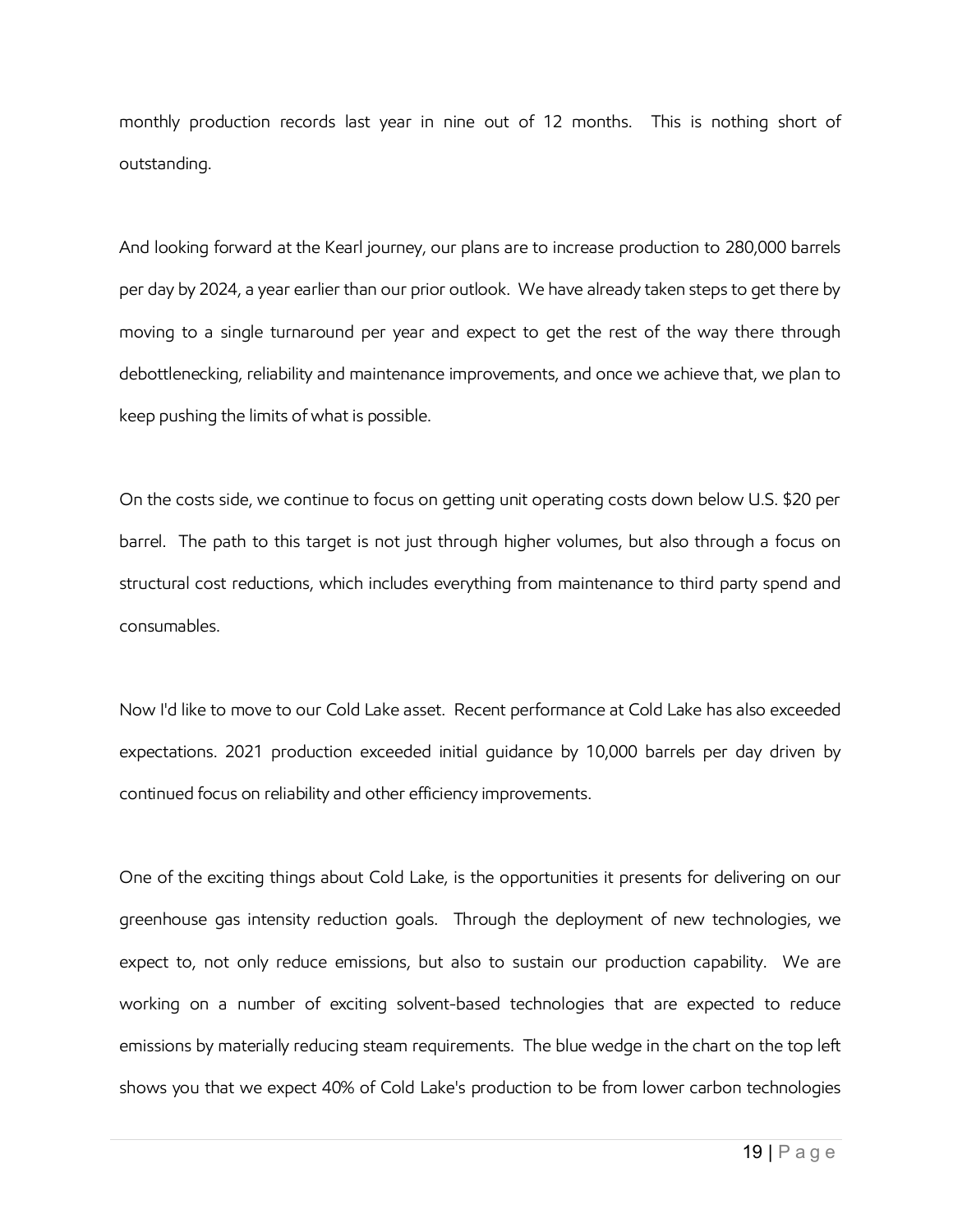by 2030, and the chart on the lower left shows how fast this is progressing. The red diamonds indicate our projections for our greenhouse gas intensity developed in November of 2020, while the bars show where we see it now. Our current plans show a 24% improvement over what we talked about in late 2020.

So now let's turn to the downstream and chemicals. Our world class refining assets, industry leading product offers, highly efficient coast-to-coast proprietary logistics, and integrated nature, all combined to deliver the strong results you can see on the chart. As demands have recovered back towards pre-pandemic levels, we have been well positioned to take advantage of this. In 2021, we saw refining throughput rise above pre-pandemic levels, driving a significant increase in refining utilization. And even as we saw this volume growth, our costs continue to come down as we deliver on structural improvements. Absolute production and manufacturing expenses were 20% lower than 2019, even though production volumes were 7% higher. This is a testament to our relentless focus on driving as much value as possible from our assets.

Our strategy of focusing on profitable volume and margin growth has not changed. We completed our Sarnia Products Pipeline project earlier this year, an investment in logistics, which ensures reliable supply to our largest market, that being Toronto, and delivers \$40 million per year in transportation cost savings. We continue to defend our number one market share by growing our volumes and high value markets. We continue to maximize the benefits of integration, whether that is between refining sites or between our upstream and downstream. And we are working relentlessly to reduce greenhouse gas emissions from these operations as well. Not only our own Scope 1 and 2 emissions, but also our customers' emissions with projects like our renewable diesel facility at Strathcona.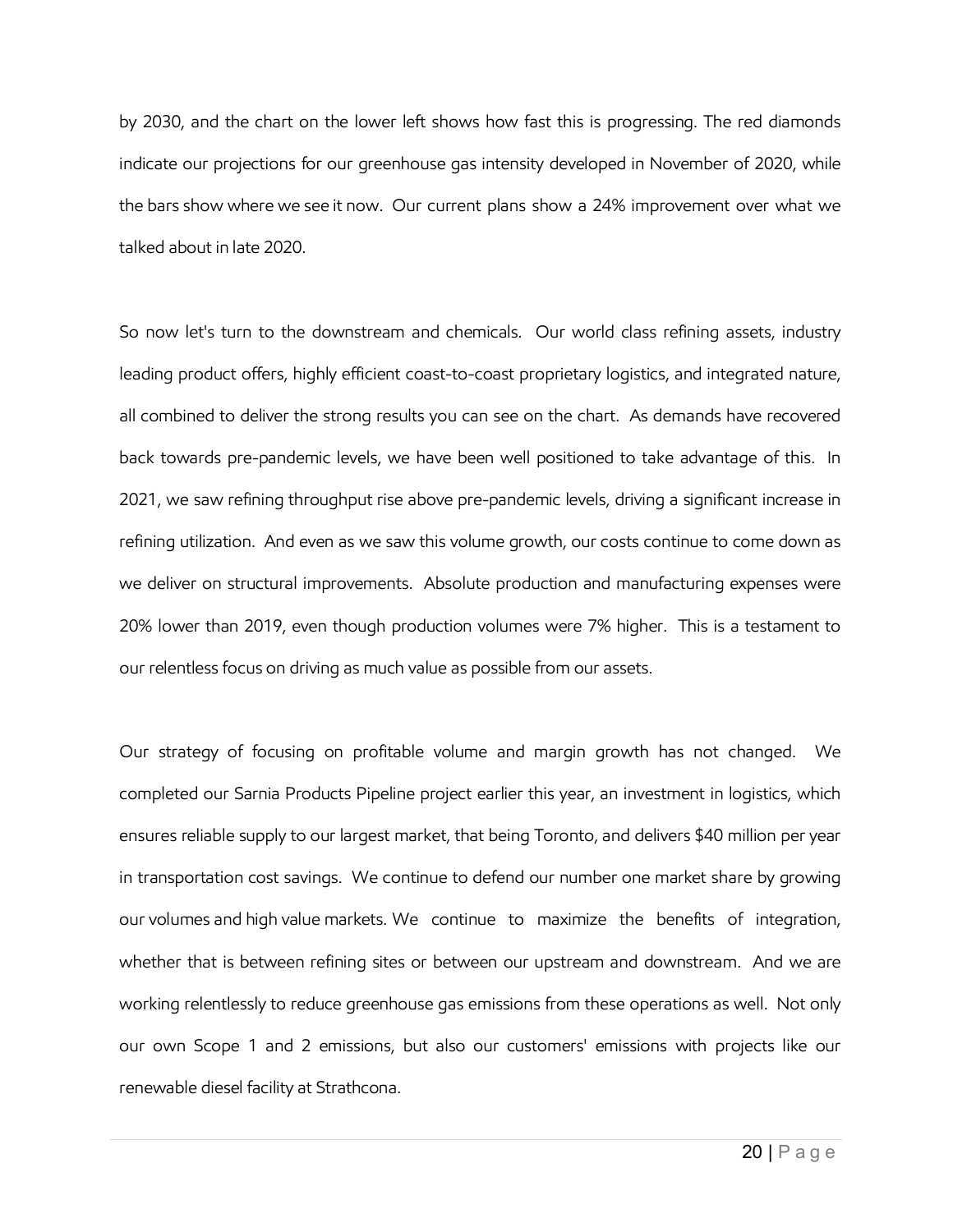And as for our chemical business, wow, what a stellar year. Our polyethylene business is unique. It is not a typical commodity business as we create custom built grades of polyethylene based on unique customer needs and then we work directly with customers to trial the products and ensure they deliver maximum benefits. All this leads to a very attractive business for us. And in 2021, the chemical business delivered record profitability. Net income was \$361 million, the highest ever.

As you are aware, Imperial has a long history of investing in research and technology. We view this as one of our key strengths. This chart gives you an idea of just a few of the many innovative things we are currently working on that underscore this focus and we believe will deliver value to our shareholders.

Currently, our largest project in our downstream portfolio is the Strathcona Renewable Diesel project. We're very excited about this one. Here we are investing about \$500 million in building facilities that will convert vegetable oil feedstocks to produce renewable diesel. Our plan is to produce 20,000 barrels a day of renewable diesel, which will be Canada's largest production source. This is key to comply with the new Canada Clean Fuels Regulation and will help our customers reduce their emissions. We anticipate a final investment decision later this year.

I've already mentioned our polyethylene business, but it bears repeating that our approach to this business has us working closely with our customers to develop custom built grades of polyethylene based on their unique needs, and then, as I mentioned earlier, we work directly with those customers to trial the products and ensure they deliver maximum benefits.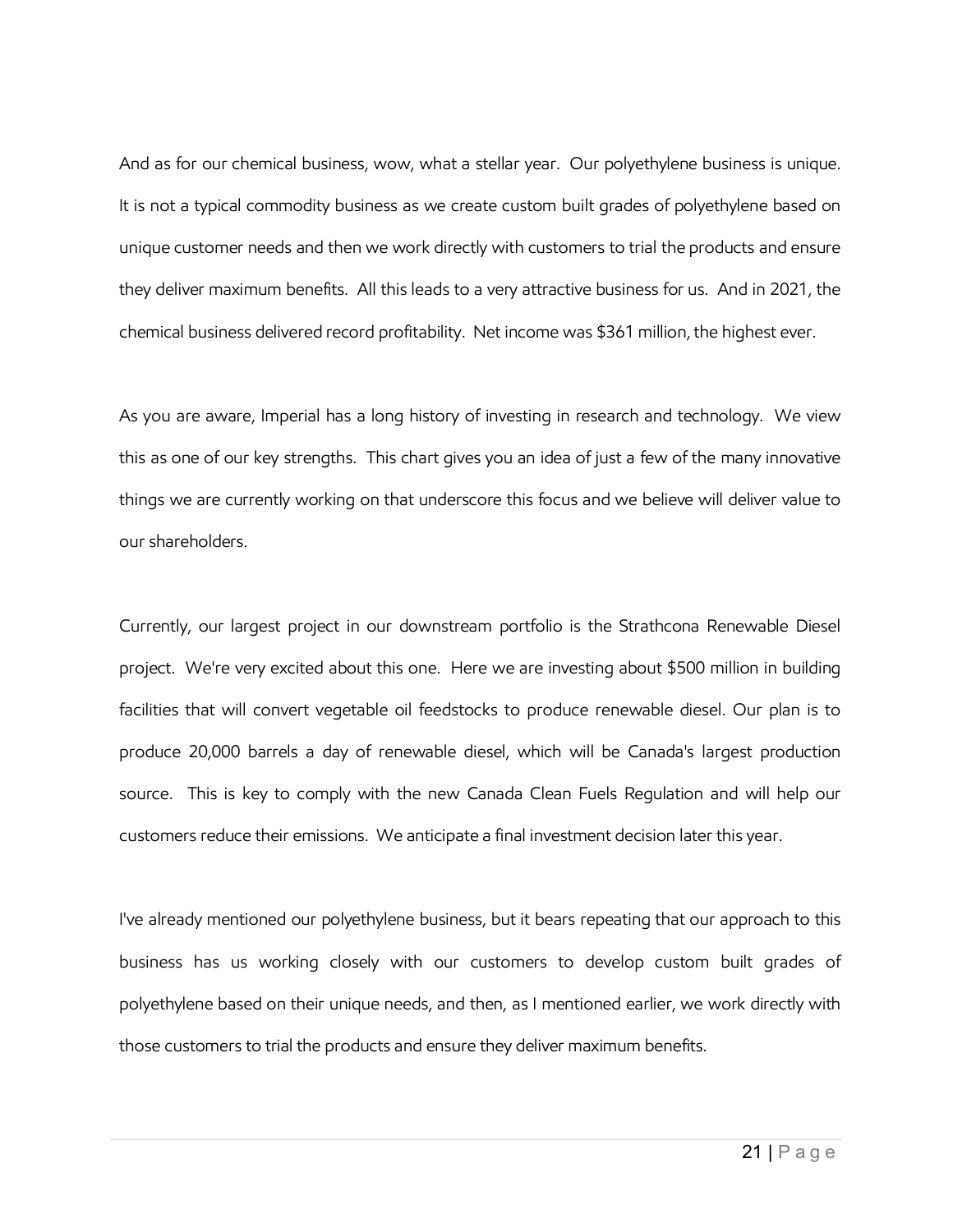In the upstream, our cyclic solvent process known as CSP is an exciting technology. It replaces the steam required to heat the reservoir with propane, which reduces the energy requirements, along with water use, and is expected to lower the greenhouse gas emissions intensity by 90%. We've successfully piloted this technology at our Cold Lake facility, and one more exciting thing about CSP, if we couple that with a modest amount of carbon capture and storage at Cold Lake, we could actually see incremental barrels being produced with net zero emissions.

And finally, at Kearl, we are in the process of converting our truck fleet to be driverless. This is referred to as autonomous haul or AHS and conversions to this technology improve both profitability and safety. We are on track to convert about 70% of our fleet by the end of the third quarter of this year and are on track to be the first fully autonomous oil sands mining operator by 2023. The unit expects savings of autonomous haul are around \$1 per barrel, driven by productivity uplift, reduced staffing requirements and higher utilization.

Now looking at our capital program, the blue bars represent what we call sustaining capital. This refers to the investments we need each year to keep our assets running reliably and maintain our production capability. As you can see, this amounts to around \$1 billion per year and is one of the lowest sustaining capital requirements in industry.

The green bars represent what we call growth capital. This is what we are planning to spend to grow both production volumes and value. Of note is that a significant portion of this growth investment is targeted at high return greenhouse gas intensity advantaged projects such as the boiler flue gas project at Kearl, our Grand Rapids project at Cold Lake and other solvent projects in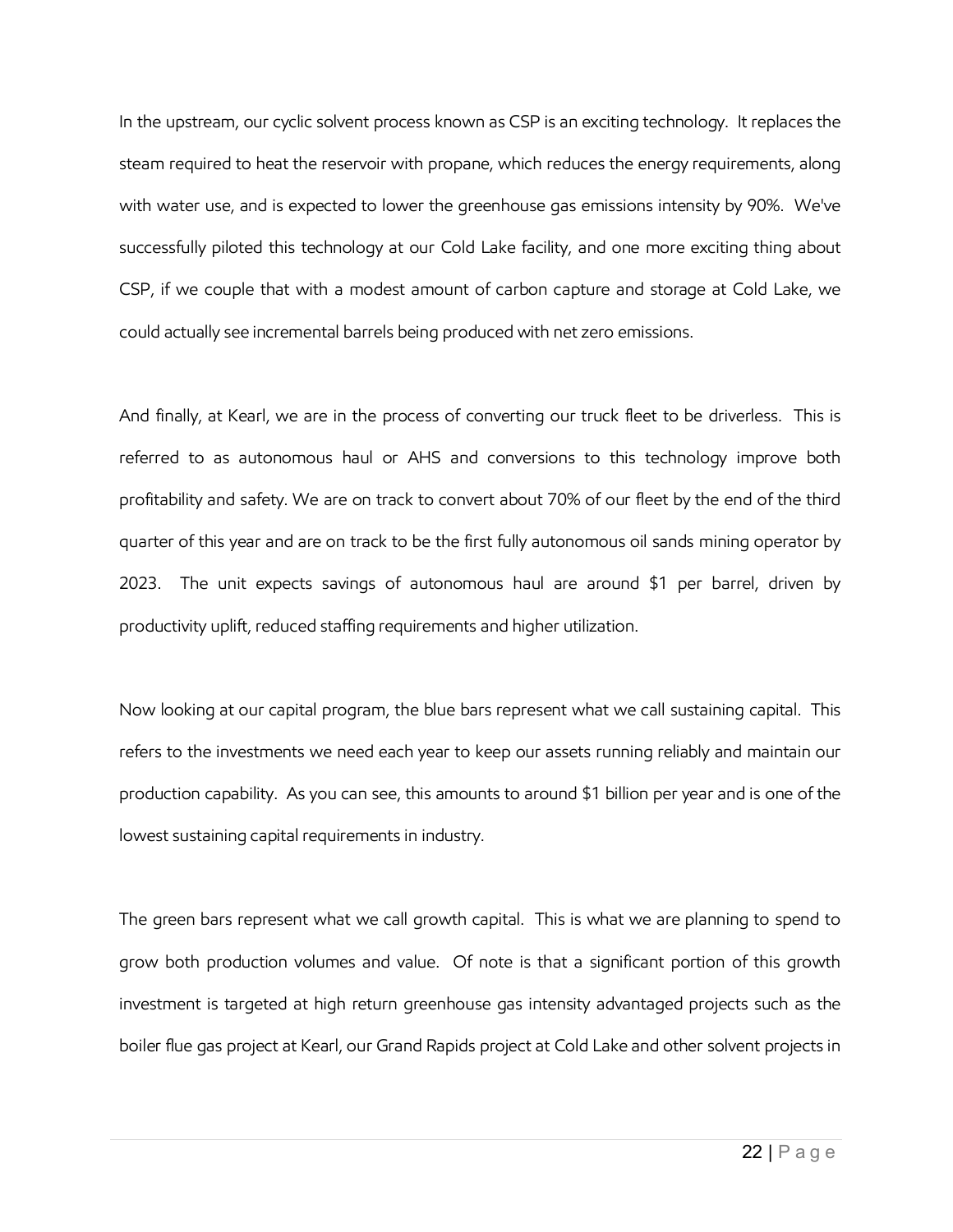the upstream, and in the downstream, our Strathcona Renewable Diesel Project. In total, we are planning to spend around \$1.4 billion per year over the next several years.

I'd now like to turn your attention to our financial performance. 2021 was a year of record setting performance. As you have heard, all of our businesses performed strongly, and we delivered record cash flow from operating activities. You can see this on the graph in the top left, and to the right you can see some of the factors that drove this, those being record upstream production, record chemical earnings, and a strong recovery in the downstream.

And this record setting cash flow underpin the highest level of shareholder distributions in our history of just under \$3 billion, which included the largest dividend increase in history at that time, and accelerated share repurchases under our NCIB programs.

The graph on the lower left is our average free cash flow outlook over the next five years at four different potential oil prices. It includes about \$1.5 billion in each case from our downstream and chemicals businesses. This robust free cash flow reflects the unit cash operating expense reductions we have delivered to date and plan to keep delivering, as well as volume growth in our upstream. I would also note that today's prices are not charted here, but you can see where the graph goes if prices stay at current levels. We have substantial capacity not only to generate cash flow but to return free cash flow to our shareholders, and that is what we plan to do.

Shareholder returns have long been a priority for us as you can see from this chart. The graph on the left depicts our average annual cash distributions segmented by dividends and share buybacks.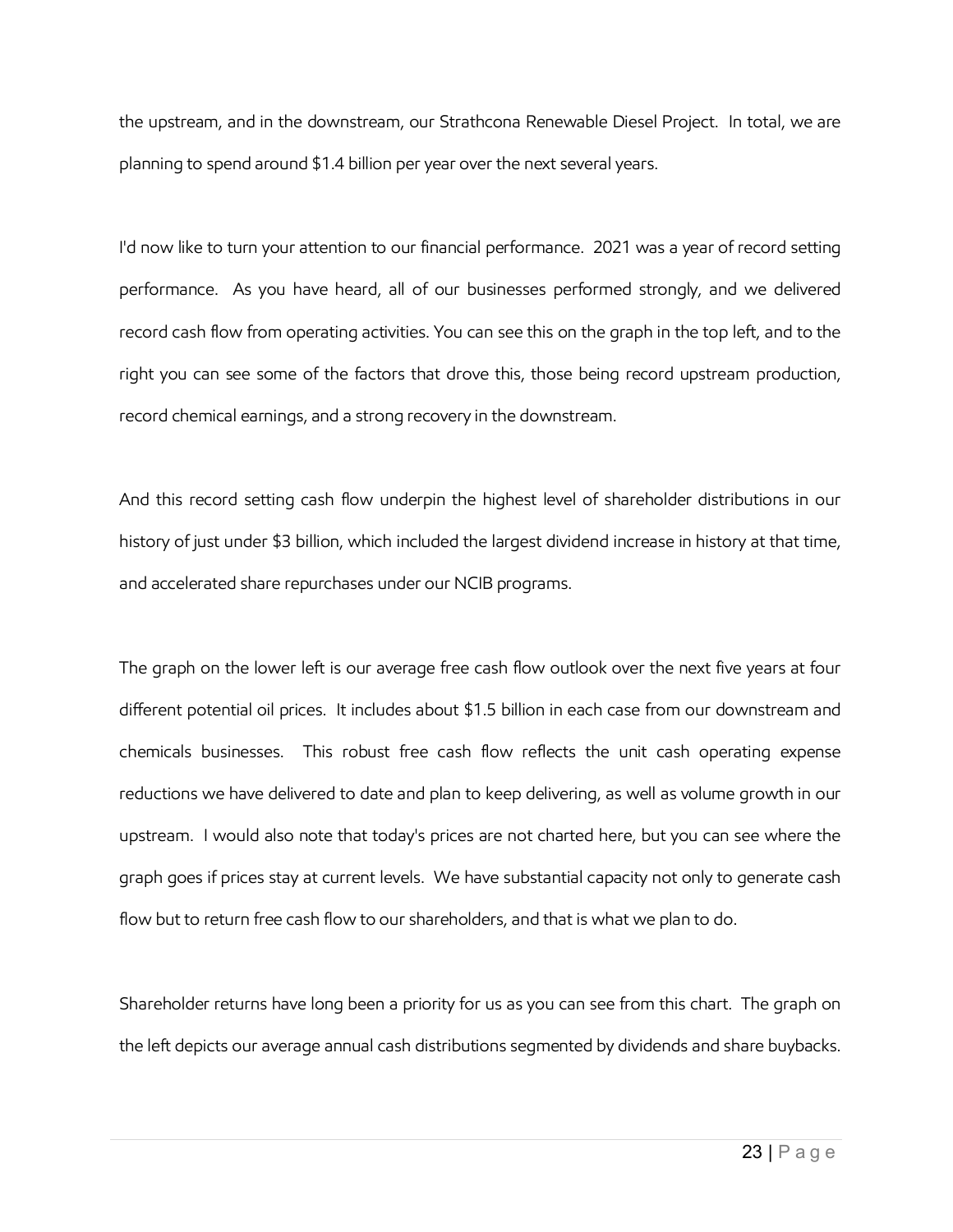The bar on the left represents cast distributions from 2016 to 2020. The bar next to that is 2021, and you can see a very substantial increase both in dividends and in share buybacks.

The graph on the right shows our annual dividend going back to 2016. We have paid a dividend for over 100 consecutive years and have grown that dividend for the last 27 years. Our commitment regarding the dividend remains reliable and growing and as you can see, we have delivered and particularly recently. If you look back from the beginning of 2021 until now, we had two dividend increases, one in the second quarter of 2021 and one in the first quarter of this year. That's a 55% increase over that period. And given our cash flow growth, we feel quite comfortable with that level.

So let me wrap up with this slide on our winning strategy. The messages you see here may look familiar, they really have not changed much since I spoke to you at our last AGM, and they really shouldn't change that much in a short time frame. We remain committed to the strategy we outlined at that time, and it has delivered substantial results and I believe will continue to do so.

Our focus continues to be on getting the most out of our current asset base, and we can continue to do this with a focus on the most efficient use of capital. While we have made significant progress on our cost structure, we continue to see further opportunities as we strive towards industry leading performance. I talked earlier about plans and focus areas as they relate to sustainability. This demonstrates a commitment across our entire organization to achieving our emissions reduction goals and a focus on doing so in a way that drives value for our shareholders.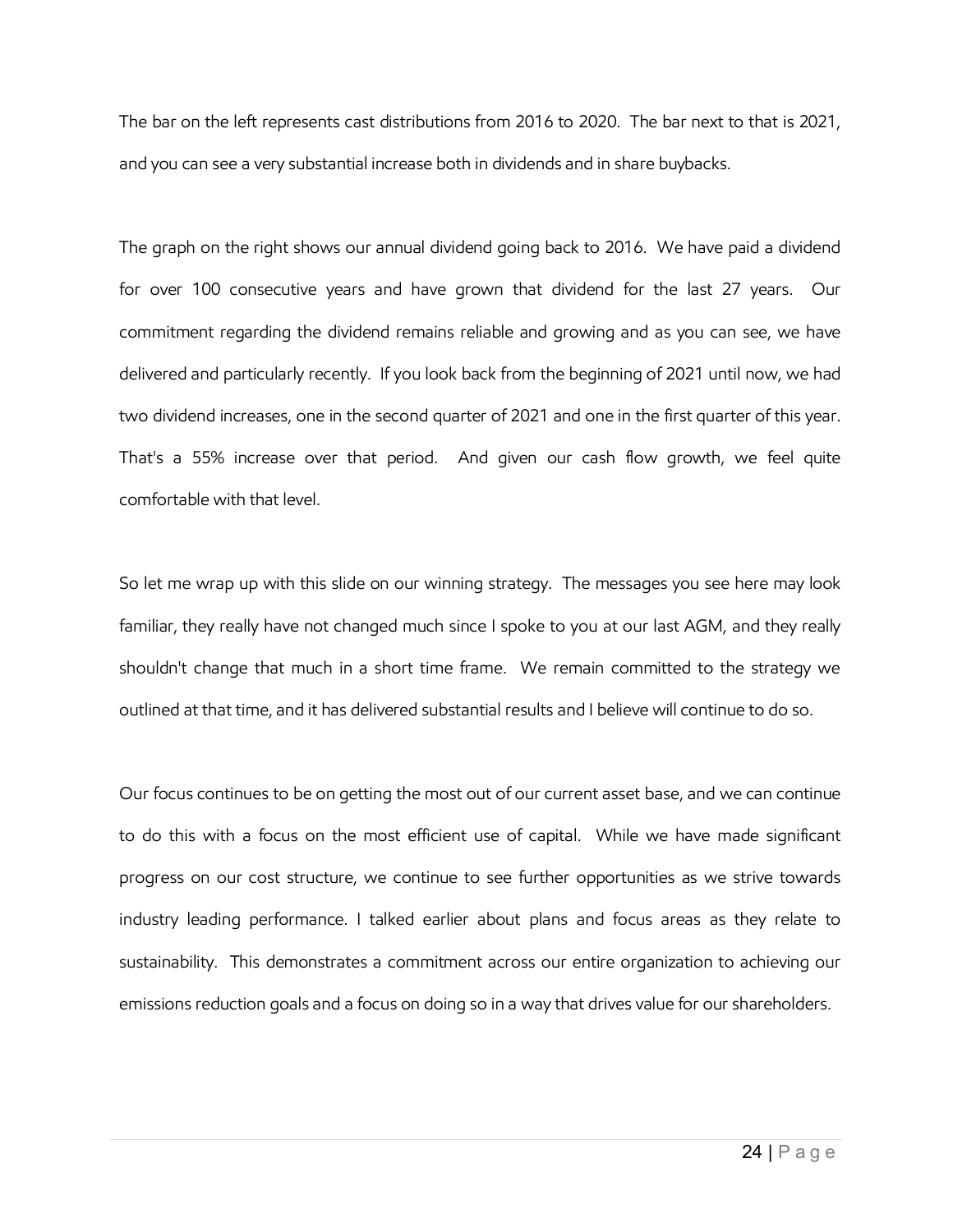Shareholder returns continue to be a priority, and we remain steadfast in our commitment in this area. And looking forward, we see robust free cash flow bolstered by our plans to continue to optimize our existing assets. This free cash flow will support our history of a reliable and growing dividend, and we will continue to return cash in excess of these requirements to our shareholders.

And as we've stated many times, capital discipline is a guiding principle for us. However, this does not mean we will not consider growth opportunities. We will continue to scrutinize them and progress portfolio changes as we see warranted. And while large scale organic growth remains a lower priority for us today, and our asset optimization and debottlenecking plans are delivering meaningful growth at a low cost, we will continue to test this strategy in the future.

And finally, resilience has been a common theme for us. In markets that have been and continue to be as volatile as they have been over the last couple of years, it is a key that we remain agile and able to quickly adapt. Throughout the pandemic, we were able to demonstrate this, and this puts us in a position to react quickly as market conditions change in order to capture maximum value.

So, let's now move to the question period. If you have not done so yet, please submit your questions using the "Ask a Question" section of the meeting web page. I would like to remind you that questions should be of interest to all shareholders and not of a personal nature. If your question is related to a personal matter, I recommend that you submit your questions separately after the annual meeting by contacting investor relations by email at [investor.relations@esso.ca.](mailto:investor.relations@esso.ca) In the event that multiple questions of a similar nature are submitted, we will aggregate those questions and provide a single comprehensive response. We will endeavor to answer all of the questions submitted. But in the event that time does not permit, we will address any unanswered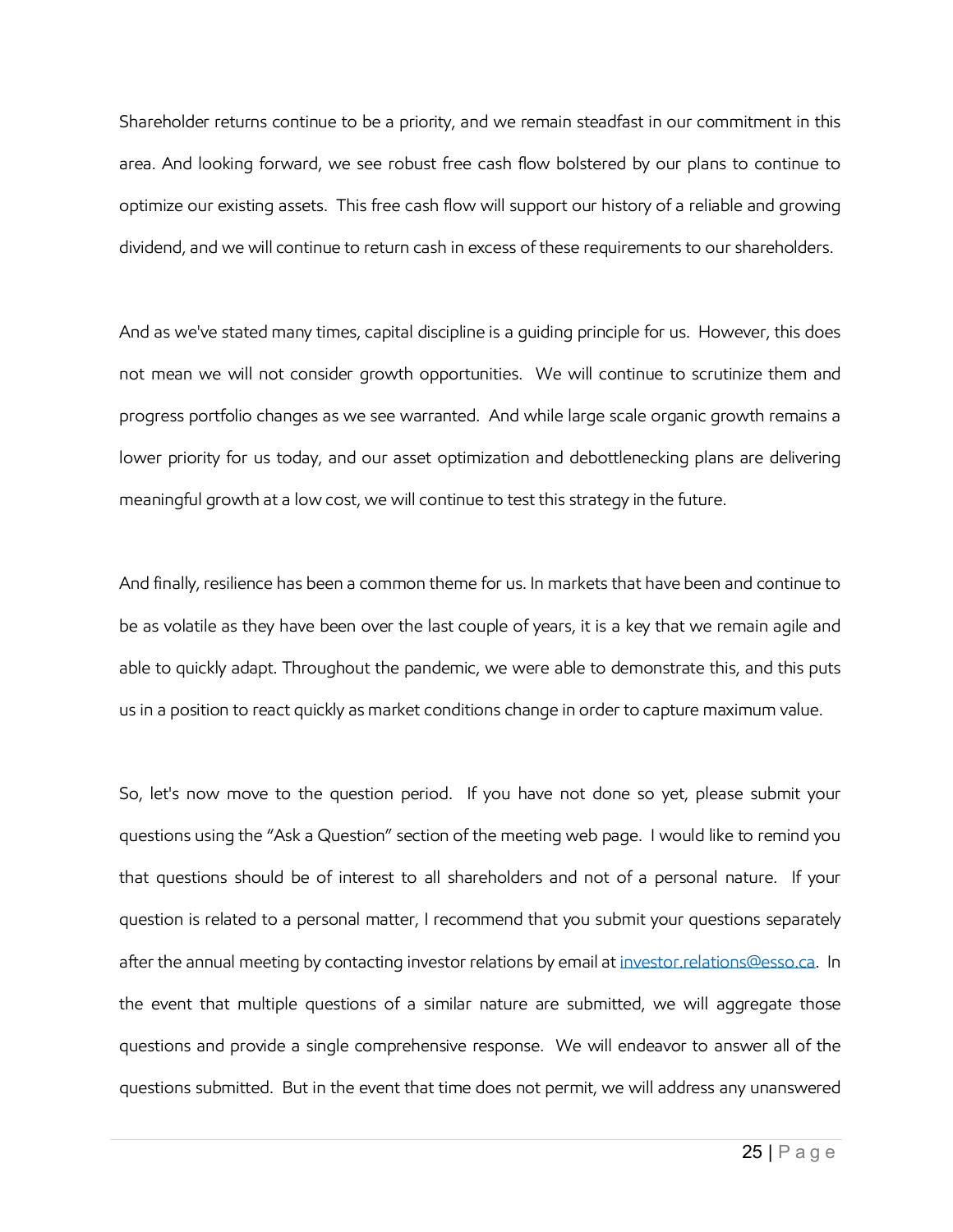questions on our website shortly after the meeting. I will ask Dave Hughes to read our first question.

**Dave Hughes:** First question comes from Damien Bolingbroke. Are there plans to eliminate or substantially reduce the company's debt in the near term or is there a better value in share buybacks due to depressed share valuations?

**Brad Corson:** Thank you for your question. In terms of uses of cash, we, as I've just described, place a high priority on a reliable and growing dividend and you've seen us act on that. We've raised the dividend, as I mentioned 55% since the beginning of 2021. As we think about capital allocation, we, of course, need to make sure we take care of our existing assets, and that requires that \$1 billion per year I just spoke to. And then after those two priorities, we have options for future uses of capital, such as investing in growth, paying down debt, or returning the cash to shareholders via other means. So, our current strategic focus is on optimizing the value of our existing assets and so, we're not pursuing any major growth investments at this time but continuing to invest in cost efficient growth that doesn't require a large amount of capital. And likewise, we're quite comfortable with our debt balance of around \$5 billion, which is an industry leading low number. So, paying this down further is not a priority for us at this time. And so, then we look for ways to return any cash in excess of these needs to our shareholders. And so, we have this history of buying back shares through the normal course issuer bid and of course, as I've talked about with the dividend and then most recently, we announced our plans to initiate a substantial issuer bid and so that continues to be kind of our strategy for how we see the best allocation of our capital and we continue to test that as we go forward. So, I hope that answers your question. Thank you.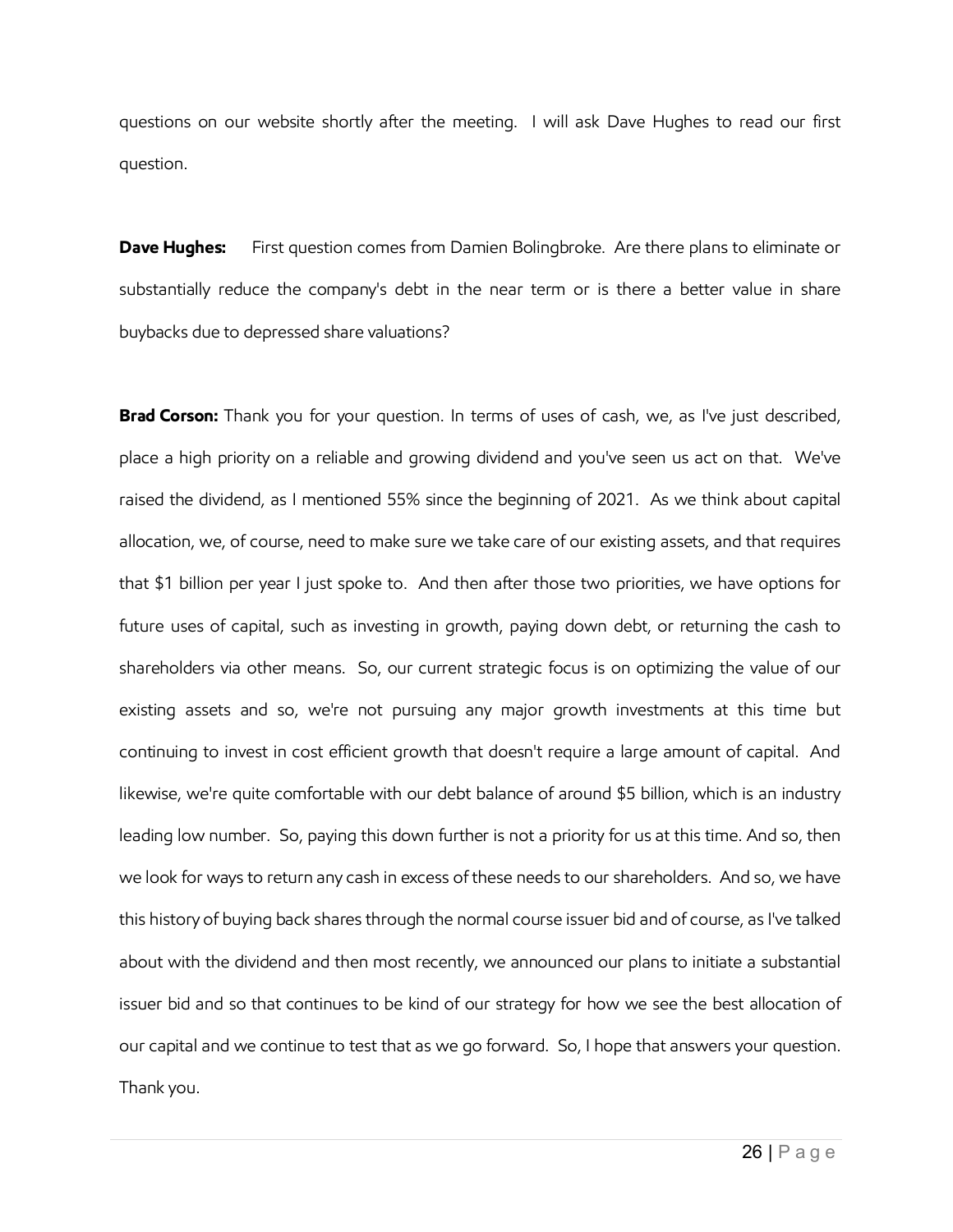**Dave Hughes:** Second question also comes from Damien Bolingbroke and relates a bit to your answer to the first question. Are there plans for large new Greenfield oil sands projects to expand production in the next one to five years?

**Brad Corson:** Yeah, that's another really good question. At this time, we have a portfolio of opportunities with our existing assets and that is where we are prioritizing our capital investment by continuing to implement capital projects at our existing assets, we can achieve incremental growth at a much lower cost than a new large scale Greenfield development. And so, for the near term, we don't have any plans for a large Greenfield development, having said that, we have a deep portfolio of opportunities that we will continue to evaluate as we go forward and make the best decision of how to maximize value for the company. Thank you.

**Dave Hughes:** The next question comes from Emil Sribney, as the natural gas price increases, are our costs at Kearl going to be enormous?

**Brad Corson:** Yeah, thanks for that question. As it turns out, Kearl is actually not a heavy user of natural gas versus, or compared to, Cold Lake, which uses a fair amount of natural gas to generate steam for our operations. But Kearl is a very different operating model. Does not use a significant amount of natural gas. So, we don't anticipate significant inflationary pressures at Kearl in that regard. But I would just reemphasize that we are very committed to achieving. U.S. \$20 per barrel unit operating costs at Kearl and are implementing multiple initiatives that will continue to drive our unit cost down, and where we have inflationary pressures in other areas, the team is working diligently to offset them.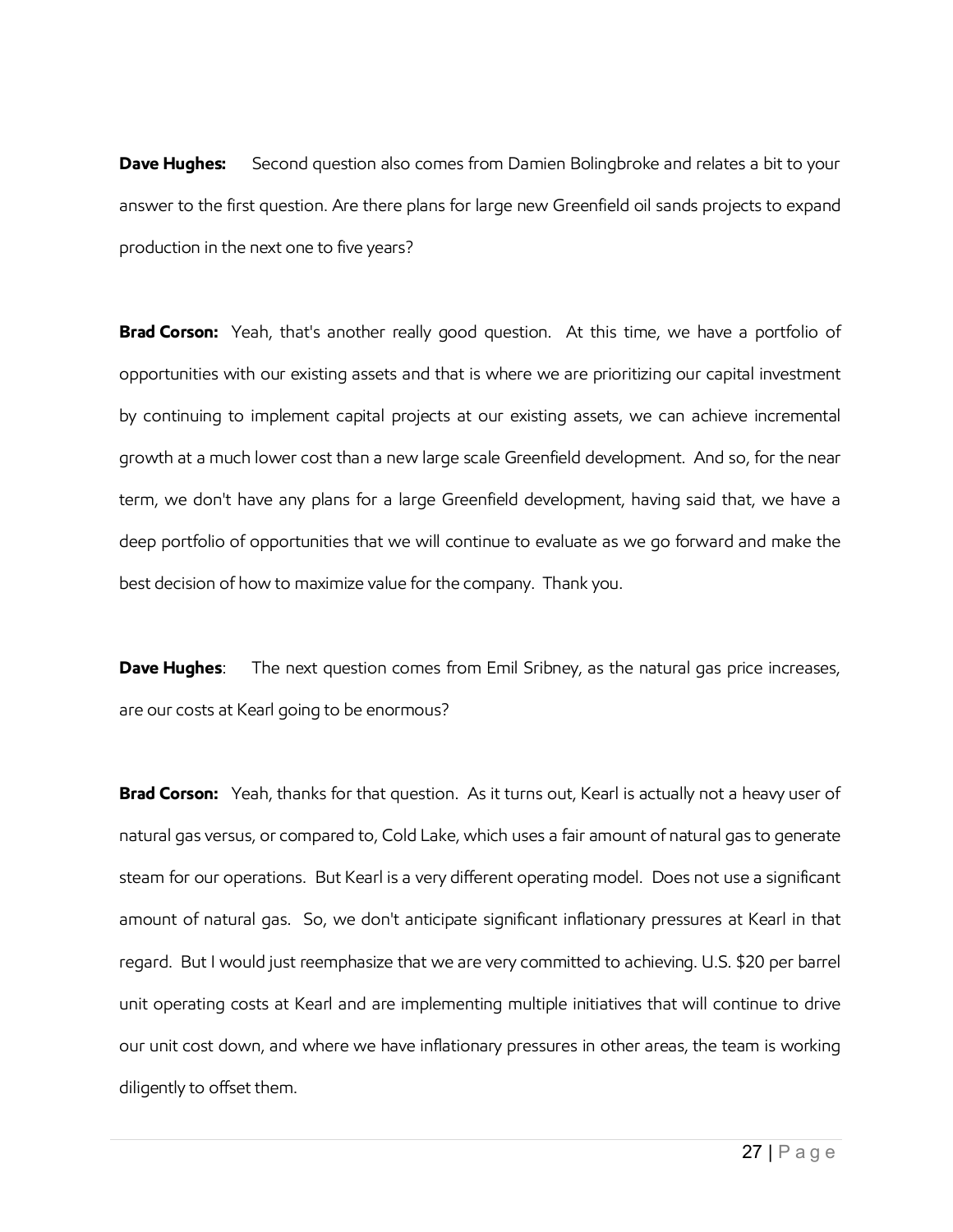**Dave Hughes:** The next question is anonymous. Do we still have an interest in Syncrude and has its operation been taken over by Suncor?

**Brad Corson:** Thanks for that question. Yes, we absolutely still have an interest in Syncrude. We are a 25% owner. I think the root of the question has to do with an operator change that we made recently at Syncrude, where Suncor is now the operator of Syncrude on behalf of all the owners. And that was a transition that we have been focused on for the last couple of years as we look to bring greater value to that asset, leverage the capabilities of the owners and so have worked through that transition that was completed the end of last year and its early days, but we're encouraged by the performance results that we're starting to see at Syncrude.

**Dave Hughes:** And does the burning of biodiesel produce any less CO or CO2 than traditional diesel?

**Brad Corson:** Yes, it absolutely does. And that's one of the key advantages to renewable diesel and the benefit that we see to our consumers is it does allow a reduction in CO2 emissions. As we look at the estimated impact of the 20,000 barrels a day that will produce at Strathcona, we estimate approximately 3 million tons per year reduction compared to conventional fuels. So that is what often is referred to as Scope 3, and again, is a key benefit of our Strathcona project. Thanks for the question.

**Dave Hughes:** And we have no further questions.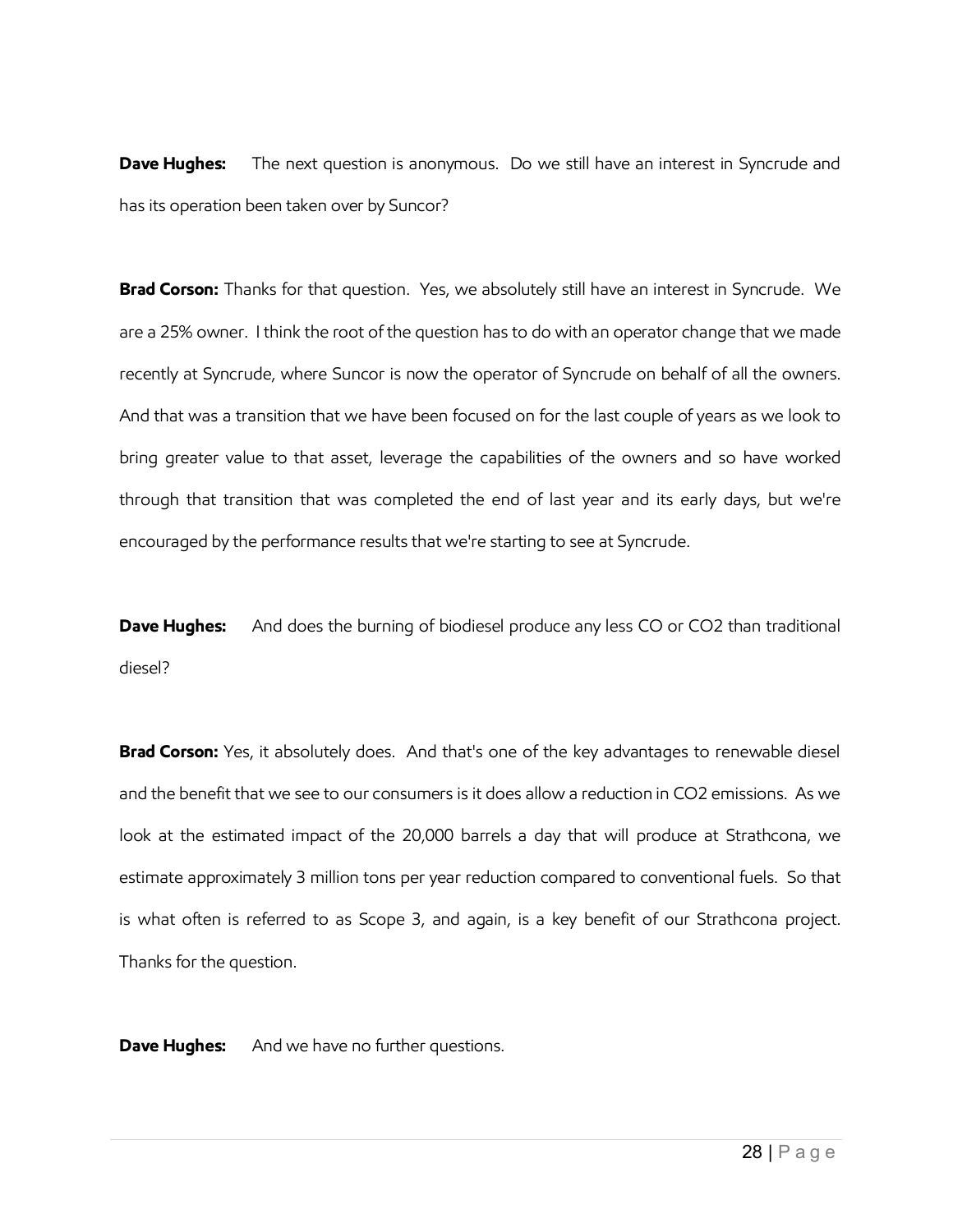**Brad Corson:** All right. Well, thank you, everyone, for your questions and comments today. Before we conclude, let me ask Ian to present the scrutineers report on the number of shares and shareholders represented at the meeting and the preliminary results of the balloting.

**Ian Laing:** The scrutineers have preliminarily reported that the proxies counted total 90.62% of the shares. In addition, 69.15% of the minority shares are represented by proxy. Scrutineers have also reported on the balloting, and they have informed us that the director nominees named in the company's management proxy circular have been elected as directors. PricewaterhouseCoopers have been reappointed as the auditors, and the shareholder proposal requesting adoption of a policy to cease oil and gas exploration and developments has been defeated. Brad noted earlier I will report the results of the shareholder proposal on the basis of all shareholder votes, as well as on the basis of only the publicly traded votes, excluding ExxonMobil. If you look at the entire voting share of the population, the proposal was opposed by approximately 98.52% of the votes cast and was supported by approximately 1.48% of the votes cast. If you only look at the publicly traded shares, excluding ExxonMobil, the proposal was opposed by 93.46% of the votes cast and supported by 6.54%. Final voting results will be made available on the Imperial website and will appear in our SEDAR filing later today.

**Brad Corson:** All right. Thank you, Ian. Before we close and on behalf of our board, I would like to thank Imperial's management team for their continued support and leadership and more broadly, extend special thanks to the entire Imperial organization for their hard work, commitment and care they have shown for each other. Since 1880, the company has faced many challenges past pandemics, world wars and global recessions and what we've demonstrated over our history is resilience and the ability to come back from these challenges stronger than ever. And today is no